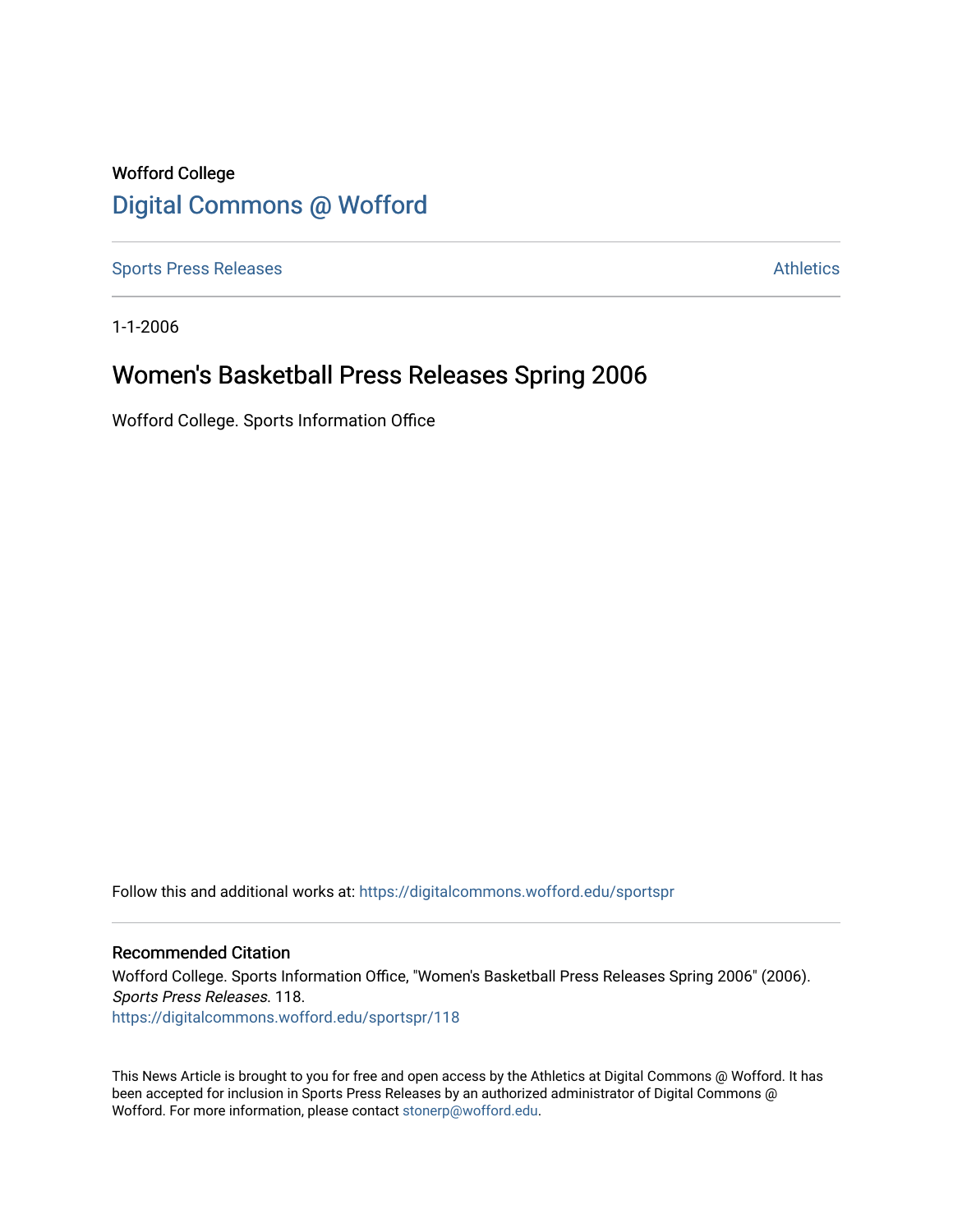**From: Woods, Travis J.** /O=WOFFORD COLLEGE/OU=FIRST ADMINISTRATIVE GROUP/CN=RECIPIENTS/CN=WOODSTJ **Subject:** Lady Eagles post women's basketball rally past Terriers

**Date:** January 2, 2006 at 9:13 PM

**To:** Woods, Travis J. WoodsTJ@Wofford.Edu

#### **Lady Eagles post women's basketball rally past Terriers January 2, 2006**

A 16-5 Georgia Southern run over a five-and-a-half minute stretch in the second half opened up a close game and provided an 82-63 win for the Lady Eagles over host Wofford Monday afternoon in the Benjamin Johnson Arena in Spartanburg, S.C.

When the streak began, sophomore Kelsi Koenig had just hit a 3-pointer to give the Terriers a 46-45 lead with 10:11 to play. It capped a 11-2 Wofford run of its own, which included four points apiece by juniors K.C. Correll and Jenny Weurding.

Once Georgia Southern established its first double-digit margin of the contest at 61-51 with 4:53 to play, the Lady Eagles continued to pour in the points and outscored the Terriers 21-12 the remainder of the game. The closest Wofford would get would be seven following a trey by junior Mary Jo Yee.

The Terriers opened the game with a 6-0 start and eventually pushed their advantage to 11-2 on a bucket from senior Nakia Mister with 16:42 left in the first half. Intense defensive pressure, which included six steals highlighted by four from freshman Liz Miller.

Georgia Southern (4-7, 1-1 SoCon) responded by battling back and tying the game at 19-19 with 6:47 to go in the opening stanza on a Tiffany Brown jumper. Another Brown basket gave the Lady Eagles their first lead of the contest, 21-19, at the 4:59 mark as part of a 6-0 streak.

Miller evened the score again at 23 apiece with just over three minutes remaining before four straight points by Weurding closed the half's scoring and the teams entered the locker room tied at 27-27. It was the first time this season in which Wofford (4-7, 0-3 SoCon) was tied at the intermission.

Koenig connected on the first field goal of the second half as the Terriers took their final lead, 29-27, with 19:22 remaining. Four players scored in double figures for Georgia Southern, led by Brown's 15 points off the bench. Shawnda Atwood and Nicole Newton chipped in 13 apiece, while Fallon Lee added 11 which included three 3-pointers.

Concella Henry collected a game-high 12 rebounds as the Lady Eagles posted a 50-to-31 edge on the boards. With 17 points, Koenig was the game's leading scorer. She hit her first six shots and finished 7-of-11 from the field, including a 3-of-5 effort from 3-point land. Mister joined her in double digits with 10, while the pair tied for team-high honors with six caroms.

Yee chipped in with nine and freshman Summer Nichols and Weurding added eight each.

Following her strong defensive start, Miller finished with a career-best and team season-high six steals. Wofford held a 19 to-13 edge on steals for the game.

Senior LaToya Strong finished with a team-high five assists, two shy of Lee's game-best tally of seven.

The Terriers will conclude their non-conference slate with a 7 p.m. Wednesday tip at Winthrop in Rock Hill, S.C.

#### *Travis Woods*

*Assistant Athletic Media Relations Director Wofford College 429 N. Church St. Spartanburg, SC 29303 O: (864) 597-4092 F: (864) 597-4129 H: (864) 585-6724 C: (864) 809-8899*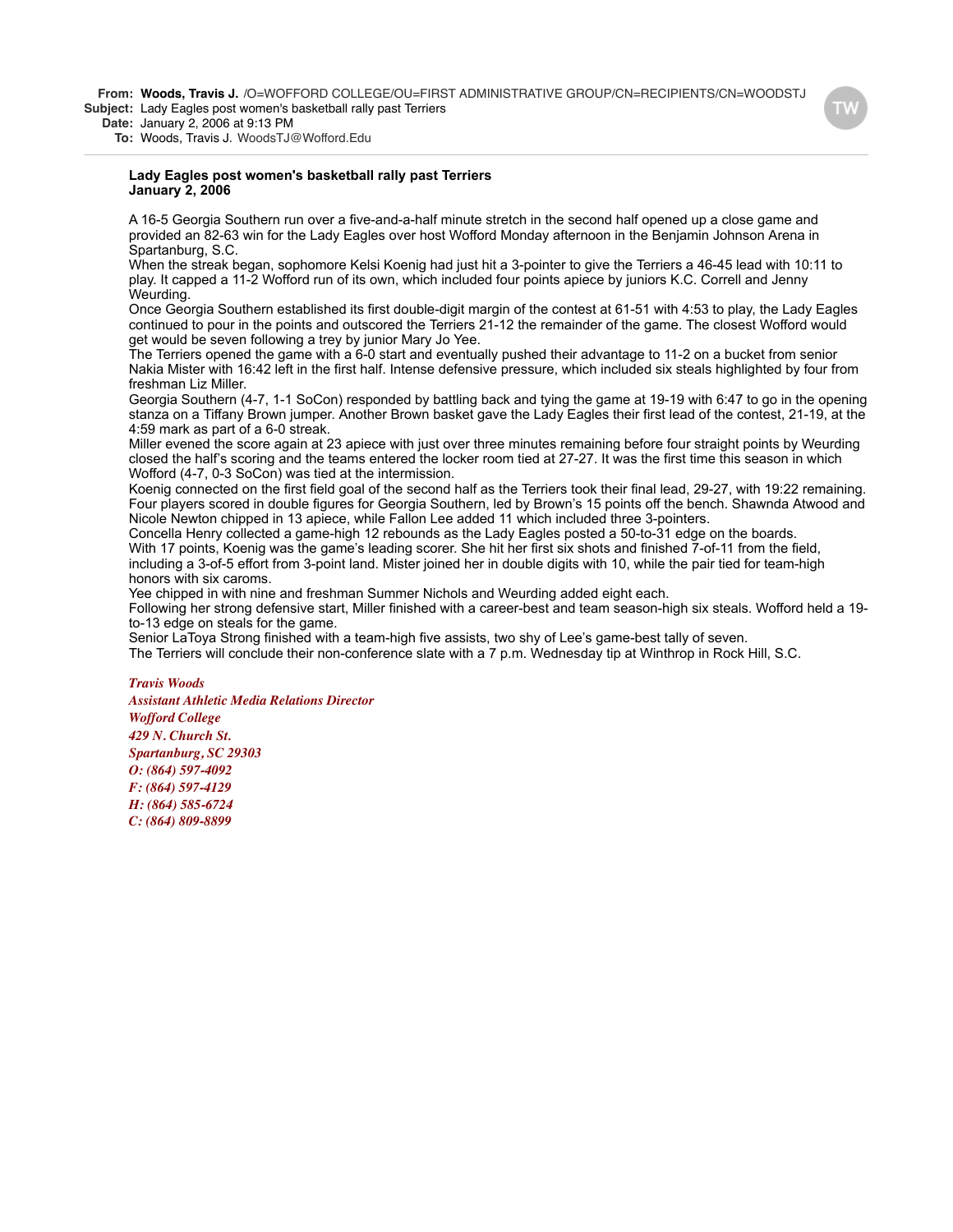**From: Woods, Travis J.** /O=WOFFORD COLLEGE/OU=FIRST ADMINISTRATIVE GROUP/CN=RECIPIENTS/CN=WOODSTJ **Subject:** Wofford women's basketball is nation's best

**Date:** January 4, 2006 at 11:55 AM

**To:** Woods, Travis J. WoodsTJ@Wofford.Edu

#### **Wofford women's basketball is nation's best January 4, 2006**

The Wofford women's basketball is the nation's top program for steals per game according to the latest statistics released by the NCAA for games through Jan. 2, 2006.

The Terriers are averaging 15.5 steals per game, 0.7 more than second-place Oral Roberts.

Notable schools in the top 10 include No. 2 Duke at fourth (13.8 spg), No. 5 North Carolina at seventh (13.5 spg) and No. 3 LSU at eighth (13.5 spg).

In Wofford's Dec. 8, 2005, meeting with then No. 7 North Carolina, the Terriers registered a 15-13 steal advantage over the Tar Heels in Chapel Hill, N.C.

Two other statistical categories include Wofford's junior center Jenny Weurding. She is 27th in blocked shots per game with a 2.4 average.

Her eight blocked shots versus North Carolina A&T Nov. 26, 2005, ties for the third-best individual single-game mark this season with four others.

Weurding currently is second on the all-time Terrier blocked shots list with 138. The total is also the fourth best tally in Southern Conference history.

Wofford will resume its season with the final non-conference tuneup at Winthrop Wednesday night before hitting the road for a SoCon tilt at College of Charleston Saturday.

### *Travis Woods*

*Assistant Athletic Media Relations Director Wofford College 429 N. Church St. Spartanburg, SC 29303 O: (864) 597-4092 F: (864) 597-4129 H: (864) 585-6724 C: (864) 809-8899*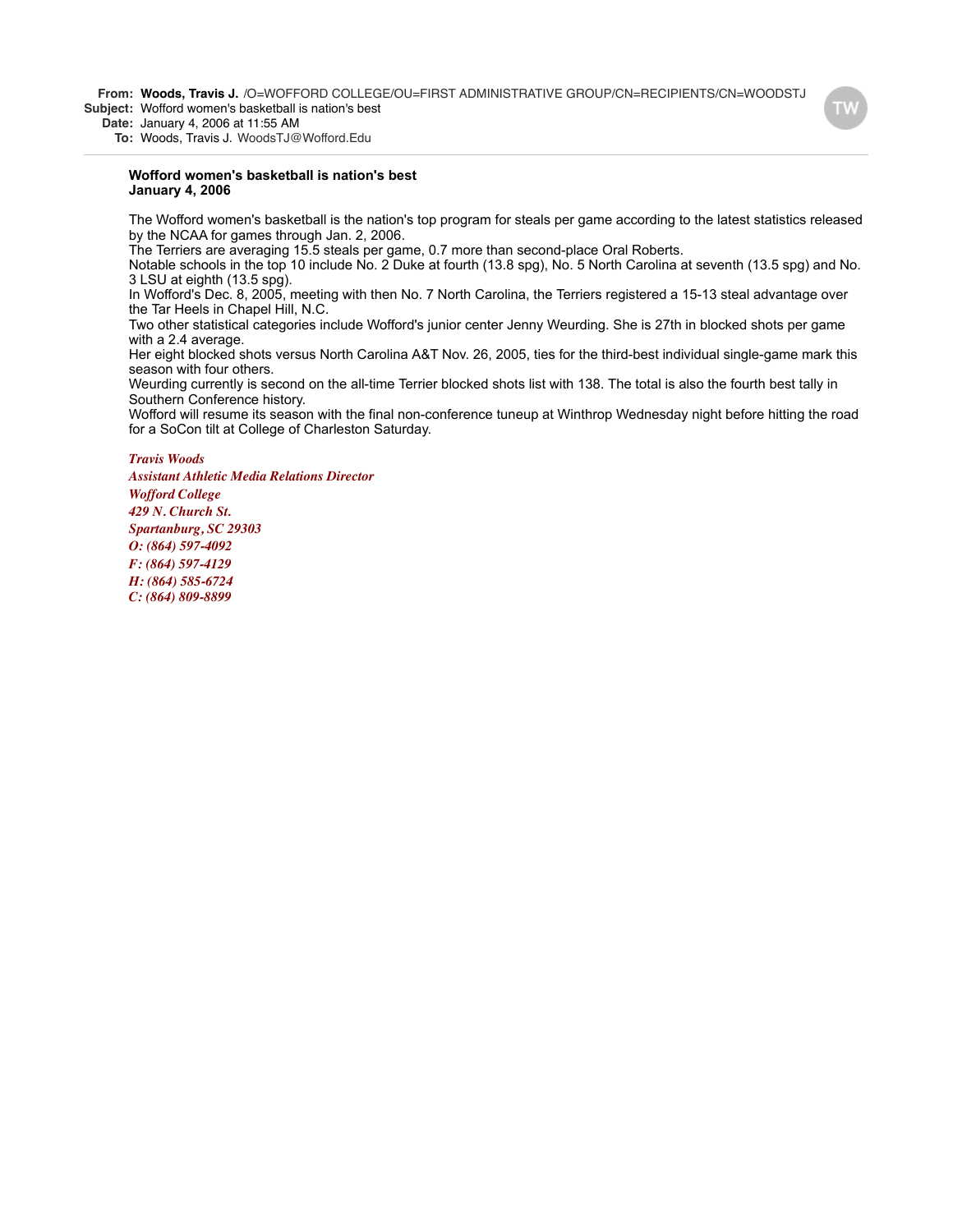**From: Woods, Travis J.** /O=WOFFORD COLLEGE/OU=FIRST ADMINISTRATIVE GROUP/CN=RECIPIENTS/CN=WOODSTJ **Subject:** Winthrop shoots past Wofford in women's basketball action

**Date:** January 4, 2006 at 11:49 PM

**To:** Woods, Travis J. WoodsTJ@Wofford.Edu

#### **Winthrop shoots past Wofford in women's basketball action January 4, 2006**

An off-shooting night by visiting Wofford enabled Winthrop to pull away early and hold on for a 56-44 victory in women's basketball action Wednesday night in the Winthrop Coliseum in Rock Hill, S.C.

In their last non-conference game of the season, the Terriers shot a season-low 23.4 percent from the field on 15-of-64 attempts, which included a 5-of-29 (17.2 percent) effort during the game's first 20 minutes.

After the Lady Eagles jumped out early, senior LaToya Strong gave Wofford (4-8) its first and only lead at 6-5 with 12:48 remaining in the first half. Over the next two-and-a-half minutes, to the 10:01 mark, Winthrop opened up the contest with a 9-2 run for a 14-8 edge. The run was capped by a 3-pointer by Ashley Carey.

While the Terriers continued to struggle making baskets, the Lady Eagles connected on their attempts and pushed their lead to as much as 14 at 27-13 as the teams entered the locker rooms.

Back-to-back buckets by sophomore Kelsi Koenig brought Wofford back within 12, 29-17, with 18:52 to play in the contest. The points would be the Terriers' last until the 9:40 mark when senior Nakia Mister hit 1-of-2 free throws. Over the same stretch, Winthrop (4-7) outscored Wofford 9-0 to hold a 38-18 lead.

Freshman Summer Nichols would help the Terriers chip away at the deficit with four free throws, the last pair bringing the visitors within 16, 43-27, with 4:59 left.

The Lady Eagles kept Wofford at bay with timely shots of their own. The Terriers' outside shooting started to make a difference during the final stretch of the game.

Five of Wofford's final six field goals were 3-pointers, including three from freshman Liz Miller and a pair from junior Mary Jo Yee.

Miller's last trey sliced the margin to 10, 54-44, with 15 seconds showing on the clock.

Carey connected on two free throws with 11 seconds to go to close the scoring.

Ashley Fann finished as the game's top scorer with 14 points. One half of her total came at the foul line, as she hit 7-of-8. Jolandra Crump collected a game-high 11 rebounds, while Iva Milevoj dished out a game-high 10 assists for Winthrop. Leading the Terrier attack was Yee with 11 followed by Miller with nine.

Koenig and junior K.C. Correll grabbed a team-best seven rebounds. The total is a season-best tally for Correll. Junior Jenny Weurding, who entered the game ranked 27th nationally in blocked shots per game, finished with six to raise her career total to 144. She is now 25 shy of the all-time Wofford mark of 169 held by Lucy Hines (1997-2001). Weurding is also in fourth place on the career Southern Conference list.

Wofford will resume its Southern Conference slate with a 2 p.m. Saturday meeting in John Kresse Arena versus College of Charleston.

#### *Travis Woods*

*Assistant Athletic Media Relations Director*

*Wofford College 429 N. Church St. Spartanburg, SC 29303 O: (864) 597-4092 F: (864) 597-4129 H: (864) 585-6724 C: (864) 809-8899*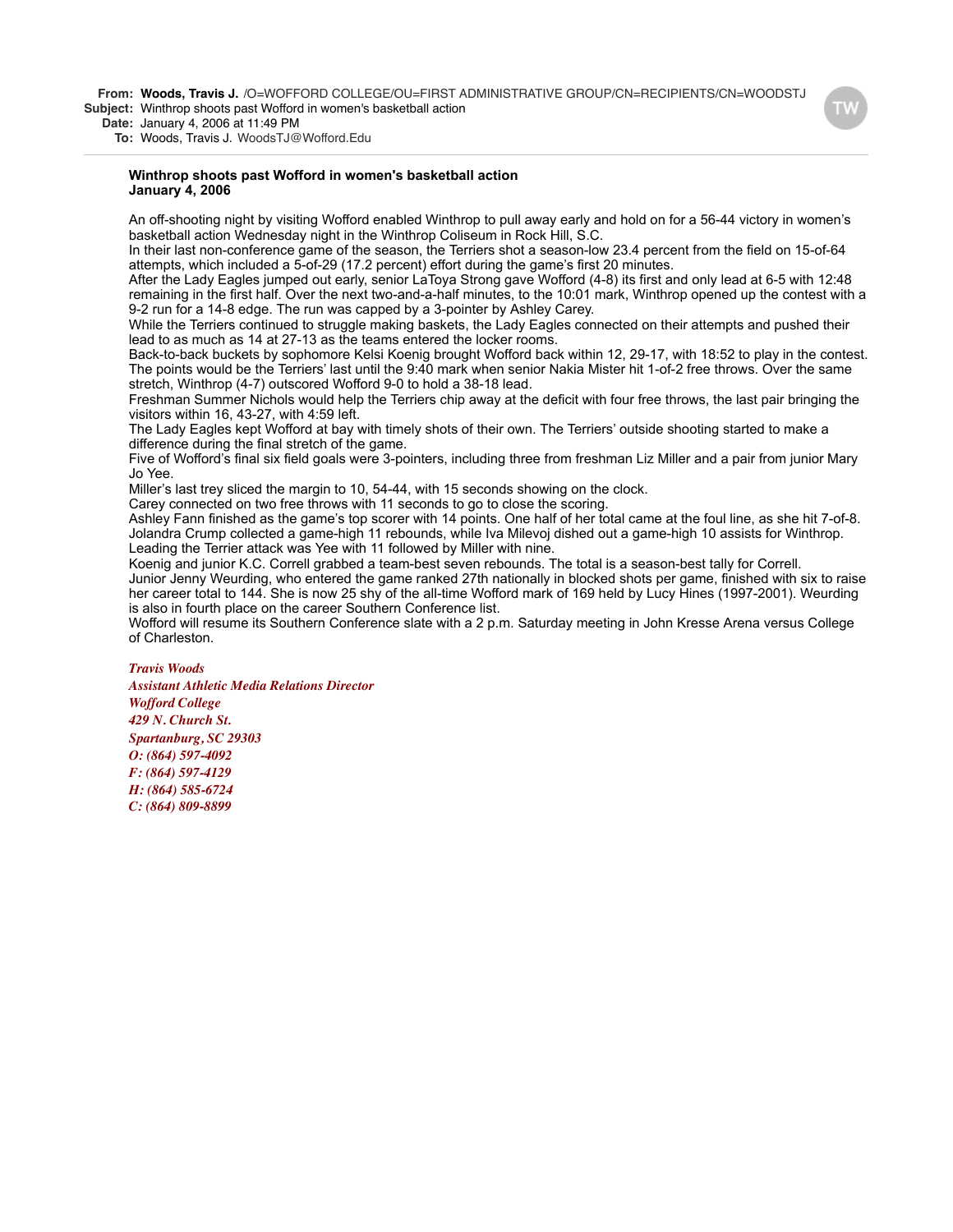**From: Woods, Travis J.** /O=WOFFORD COLLEGE/OU=FIRST ADMINISTRATIVE GROUP/CN=RECIPIENTS/CN=WOODSTJ

**Subject:** Yee's three free throws sink Lady Paladins

**Date:** January 14, 2006 at 3:57 PM

**To:** Woods, Travis J. WoodsTJ@Wofford.Edu

#### **Yee's three free throws sink Lady Paladins January 14, 2006**

With nine-tenths (00:00.9) of a second showing on the clock in regulation, junior Mary Jo Yee stepped to the foul line and hit all three of her free throws to cap a thrilling 70-69 come-from-behind victory for the Wofford women's basketball team Saturday afternoon over visiting Furman in the Benjamin Johnson Arena in Spartanburg, S.C.

With the Terriers down two, the Lady Paladins held possession with under a minute to play. Wofford then forced a turnover with just six seconds remaining. The in-bound pass found the hands of Yee, who drove to the left wing and attempted a 3 pointer. The shot was wide but in the process of shooting, she was fouled by Furman defender Lauren Few which set up the dramatic moment at the charity stripe.

Yee's free tosses capped a 13-2 run over the final 3:17 of the game for the Terriers after the Lady Paladins' Sarah Baker hit a free throw of her own to give Furman a 67-57 edge.

The first half of action saw both teams trading buckets with neither team taking more than a four-point lead over the first 10 minutes.

Following a Kate Dempsey layup with 9:23 to play in the half to put Wofford (5-10, 1-5 SoCon) ahead 20-19, the Lady Paladins responded with a 9-0 run to take a 28-20 advantage with 6:13 remaining on a 3-pointer by Princess Wells. Furman continued to increase its advantage and saw its lead swell to as high as 12 on a pair of free throws by Melynda Gant with 1:34 left.

A Jenny Weurding bucket and Liz Miller trey right before the halftime buzzer brought the Terriers with 36-29 at the break. The Lady Paladins maintained at least a seven-point cushion through the opening four minutes of the second stanza. With a Wells layup giving Furman (7-9, 3-3 SoCon) a nine-point edge at the 17:13 mark, Wofford then pulled within two, 42-40, on a 7-0 run kick started by another Weurding basket. The other five points in the spurt were scored by Kelsi Koenig, including her only 3-pointer of the contest.

Once again the visitors would not back down as they built a 14-point lead over the next four minutes on back-to-back free throws from Tommi Parris with 10:35 to play. The charity stripe tosses capped a 14-2 Lady Paladin streak.

Wofford kept chiseling away at the lead and brought the deficit down to six, 60-54, on a Yee 3-pointer with 5:38 remaining. Four Terrier starters finished in double-figure scoring, led by 17 from Nakia Mister. Joining her in reaching the double-digit plateau were Koenig (13), Yee (12) and Miller (11). Koenig and Yee finished a combined 7-of-7 from the foul line, while Yee and Miller totaled six 3-pointers among them.

Miller's 11 points ties her career-best outing, which she had set Nov. 26, 2005, against North Carolina A&T.

Mister also collected a game-high tying seven rebounds, matching the caroms corralled by Furman's Jessica Lange. The other Wofford starter, Summer Nichols, finished with six points, five rebounds, a career-high five assists and her first collegiate blocked shot. Weurding added two blocks of her own to raise her career tally to 149, 20 shy of the all-time Terrier record held by Lucy Hines (1997-2001).

Three players led the Lady Paladins with 11 points apiece, including Lange. She also swated a game-high five Wofford shots. Joining her were Baker and Gant. Few also dished out a game-high six assists.

The Terriers will return to action at 7 p.m. Tuesday when they host Appalachian State in the Benjamin Johnson Arena. F[urman hosts lea](http://www.wofford.edu/athletics)gue-leading Chattanooga at 7 p.m. Monday in Timmons Arena.



**Travis Woods** *Assistant Athletic Media Relations Director*

tel: (864) 597-4092 fax: (864) 597-4129 mobile: (864) 809-8899 **Wofford College** 429 N. Church St. [Spartanburg, SC 29303](http://maps.yahoo.com/py/maps.py?Pyt=Tmap&addr=429+N.+Church+St.&csz=Spartanburg,+SC++29303&country=us)

[WoodsTJ@Wofford.Edu](mailto:WoodsTJ@Wofford.Edu) [www.wofford.edu/athletics](http://www.wofford.edu/athletics)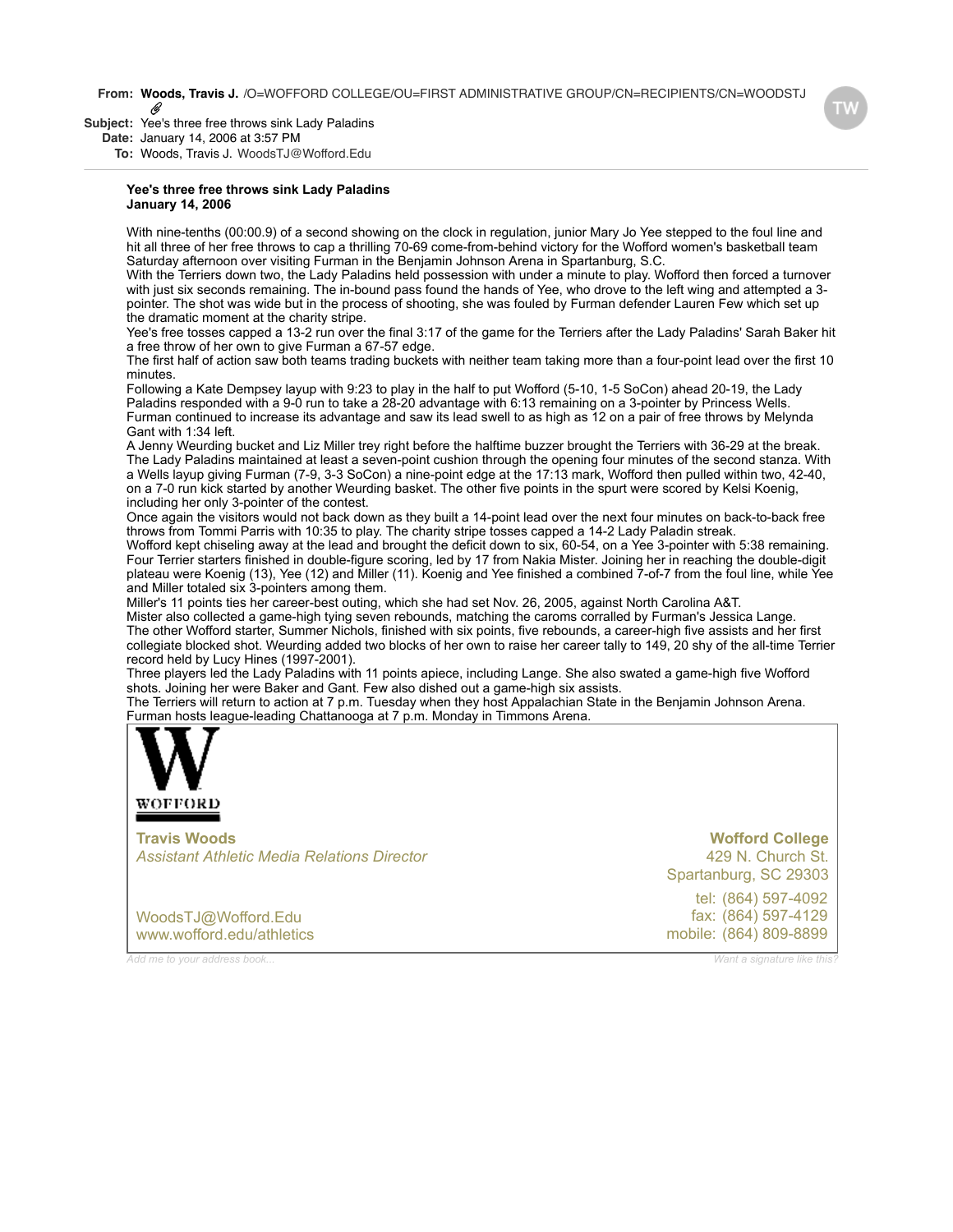**From: Woods, Travis J.** /O=WOFFORD COLLEGE/OU=FIRST ADMINISTRATIVE GROUP/CN=RECIPIENTS/CN=WOODSTJ O

**Subject:** Wofford women's basketball drops game to Appalachian State

**Date:** January 17, 2006 at 10:03 PM

**To:** Woods, Travis J. WoodsTJ@Wofford.Edu

#### **Wofford women's basketball drops game to Appalachian State January 17, 2006**

In a game featuring a combined 68 turnovers, visiting Appalachian State knocked off host Wofford, 80-65, Tuesday night in the Benjamin Johnson Arena in Spartanburg, S.C. The Mountaineers used 21 steals to help force the Terriers into 36 turnovers.

Neither team could maintain ball possession due to the defenses. Wofford, who entered the game ranked No. 1 nationally with a 14.9 steals per game average, exceeded that tally with 16 steals tonight.

Appalachian State (7-9, 3-4 SoCon) used a variety of runs to keep distance on the Terriers following a close start to the contest. After senior Nakia Mister put Wofford ahead 17-15 on a layup with 9:19 to play in the first half, ASU scored five straight points on a 3-pointer by Greteya Kelley and a bucket from Whitney Tossie to regain the lead, 20-17, with 8:47 remaining.

Sophomore Kelsi Koenig deadlocked the score again, at 20-20, with 8:06 left before seven straight Mountaineer points covering nearly two minutes gave the visitors the lead for good with a 27-20 advantage on a Whitney Ketner free throw. Appalachian State continued to increase its margin and saw it swell to 12, 36-24, on a trey from Kiki Conyers with 2:19 showing on the clock.

The Terriers would score the final six points of the half to pull within six, 36-30, at the intermission. Wofford (5-11, 1-6 SoCon) then came out in the second half in a flurry, knocking down the first five points to score 11 straight over the two halves, to make the ASU edge, 36-35, with 18:52 remaining in the contest.

The visitors would then rattle off eight straight points of their own to take a 44-35 lead at the 15:58 mark. The Terriers would continue to battle and cut the deficit to two, 46-44, on a Laura Depko layup. However, Appalachian kept its lead with a 9-0 spurt, including seven points from Eboni Kirby, to jump back out 55-44 with 10:50 left.

A Koenig 3-pointer with 5:34 remaining would chop the lead back down to eight, 62-54, but Wofford would get no closer. ASU saw its largest lead at 18, 78-60, with :56 seconds to play on an old-fashioned three-point play by Tossie. Danielle Edwards led all players with 14 points, seven rebounds and three blocked shots. She was one of five Mountaineers to reach the double-digit scoring plateau, which also included Kirby (13), Jocelyn Wyatt (12), Kelley (12) and

Tossie (11).

Pacing the Terrier attack was Koenig with 16, while Mary Jo Yee chipped in with 14 and Depko posted 10. Mister finished with a team-high six rebounds, while freshman Liz Miller led Wofford with five assists and three steals. Junior Susanna Paul registered two blocked shots defensively.

A 2 p.m. Saturday tip-off versus Davidson will conclude a three-game homestand for the Terriers. It precedes a men's contest at 6 p.m. versus the College of Charleston on CSS-TV. Appalachian State returns to Boone, N.C., for a 2 p.m. [Saturday meetin](http://www.wofford.edu/athletics)g with Georgia Southern.



**Travis Woods** *Assistant Athletic Media Relations Director*

[WoodsTJ@Wofford.Edu](mailto:WoodsTJ@Wofford.Edu) [www.wofford.edu/athletics](http://www.wofford.edu/athletics)

tel: (864) 597-4092 fax: (864) 597-4129 mobile: (864) 809-8899 **Wofford College** 429 N. Church St. [Spartanburg, SC 29303](http://maps.yahoo.com/py/maps.py?Pyt=Tmap&addr=429+N.+Church+St.&csz=Spartanburg,+SC++29303&country=us)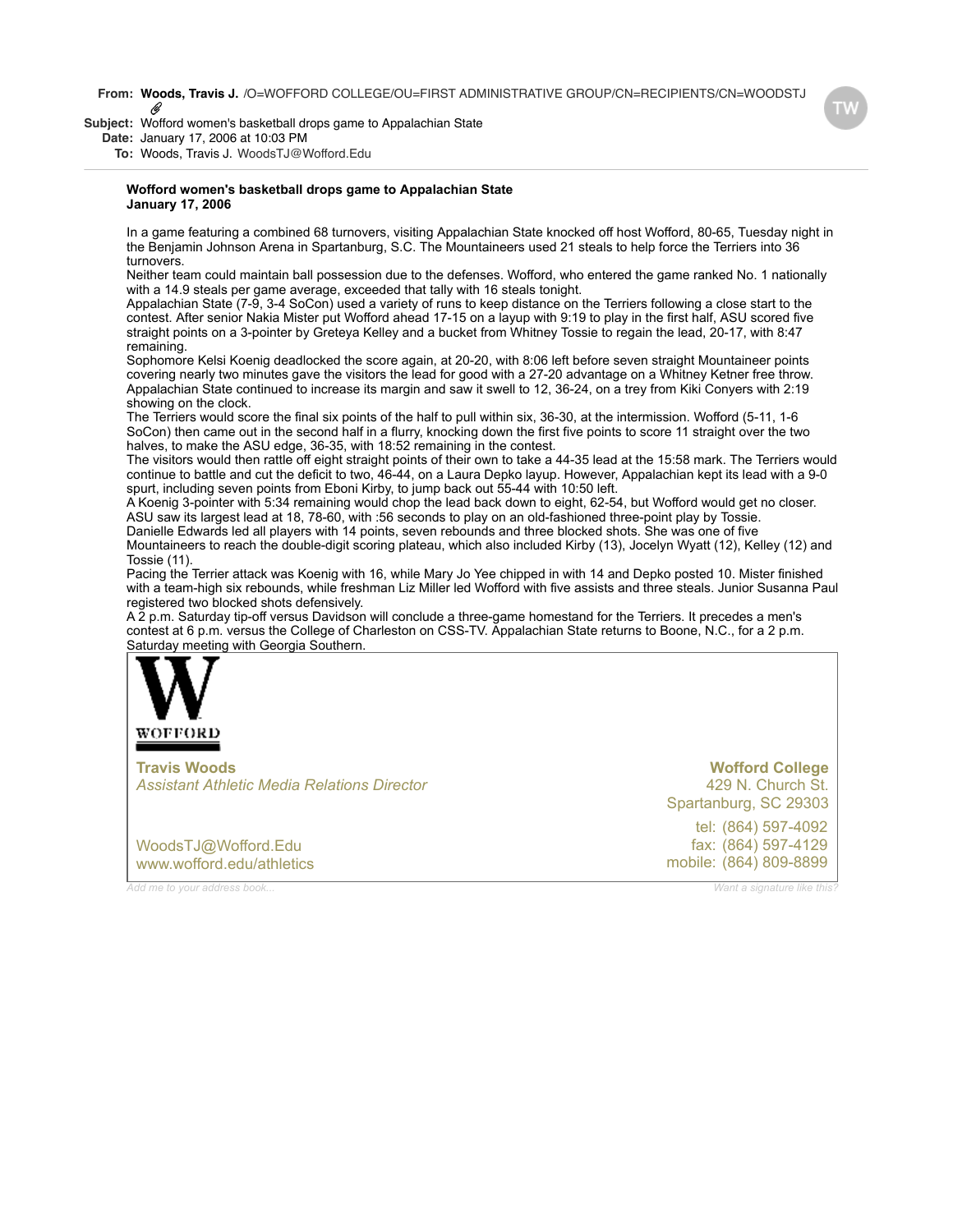**From: Woods, Travis J.** /O=WOFFORD COLLEGE/OU=FIRST ADMINISTRATIVE GROUP/CN=RECIPIENTS/CN=WOODSTJ **Subject:** Davidson knocks off Wofford in overtime thriller

**Date:** January 21, 2006 at 5:04 PM

**To:** Woods, Travis J. WoodsTJ@Wofford.Edu

### **Davidson knocks off Wofford in overtime thriller January 21, 2006**

After coming back from 10 down with three minutes to play in regulation and force an extra period the Wofford women's basketball fell short Saturday afternoon to visiting Davidson, 81-72, in its first overtime game of the season. The Wildcats outscored the Terriers, 15-6, in the extra five minutes to claim the triumph.

Davidson held a 10-point edge, 64-54, with three minutes to play in regulation before Wofford mounted its comeback. Included in the run were a pair of 3-pointers by junior Mary Jo Yee, including the gametying trey with :55 seconds left. Kelly Gassie, the game's leading scorer with 17 points put the visitors back in front with :37 seconds left before sophomore Kelsi Koenig scored the final bucket of regulation with :25 seconds to play. A jumper by senior Nakia Mister with :02 seconds showing on the clock rimmed out.

The Wildcats scored 60 percent (9-of-15) of their points from the foul line in the extra session. They hit 9-of-12 from the charity stripe and converted 3-of-5 field goals.

After holding a slim 32-30 advantage at halftime, Davidson (10-7, 6-2 SoCon) raced out to a five straight points to start the second half. The second 3-pointer by Honna Housley gave the Wildcats a 44-37 lead with 14:02 to play in regulation. The visitors maintained their cushion until a pair of Summer Nichols free throws brought the Terriers within two, 50-48, with 8:11 left.

A 14-6 Davidson spurt ensued and allowed it to build its lead to 10 before the Wofford comeback started.

Gassie led all players with 17 points, including an 8-of-10 effort from the foul line. She was one of five Wildcat players in double figures. She was joined by starters Brynn Kelly (14), Tia Washington (12), Danielle Hemerka (12) and Jessica Mitchell (11). Mitchell and Hemerka collected a team-best six rebounds.

The visitors also connected on 28-of-37 (75.7 percent) free throws to a 17-of-22 (77.3 percent) effort by the Terriers.

Wofford (5-12, 1-7 SoCon) was led by 13 points from Mister and K.C. Correll. Both players also grabbed eight caroms, while Correll dished out a game-high five assists.

Koenig finished with a career-high 11 rebounds and matched Mister with five offensive boards. Today's game marked the end of a three-game homestand for the Terriers, who will hit the road for a trio of contests starting at 7 p.m. Tuesday at UNC Greensboro in Greensboro, N.C. A 7 p.m. meeting at Appalachian State in Boone, N.C., also on Tuesday awaits Davidson.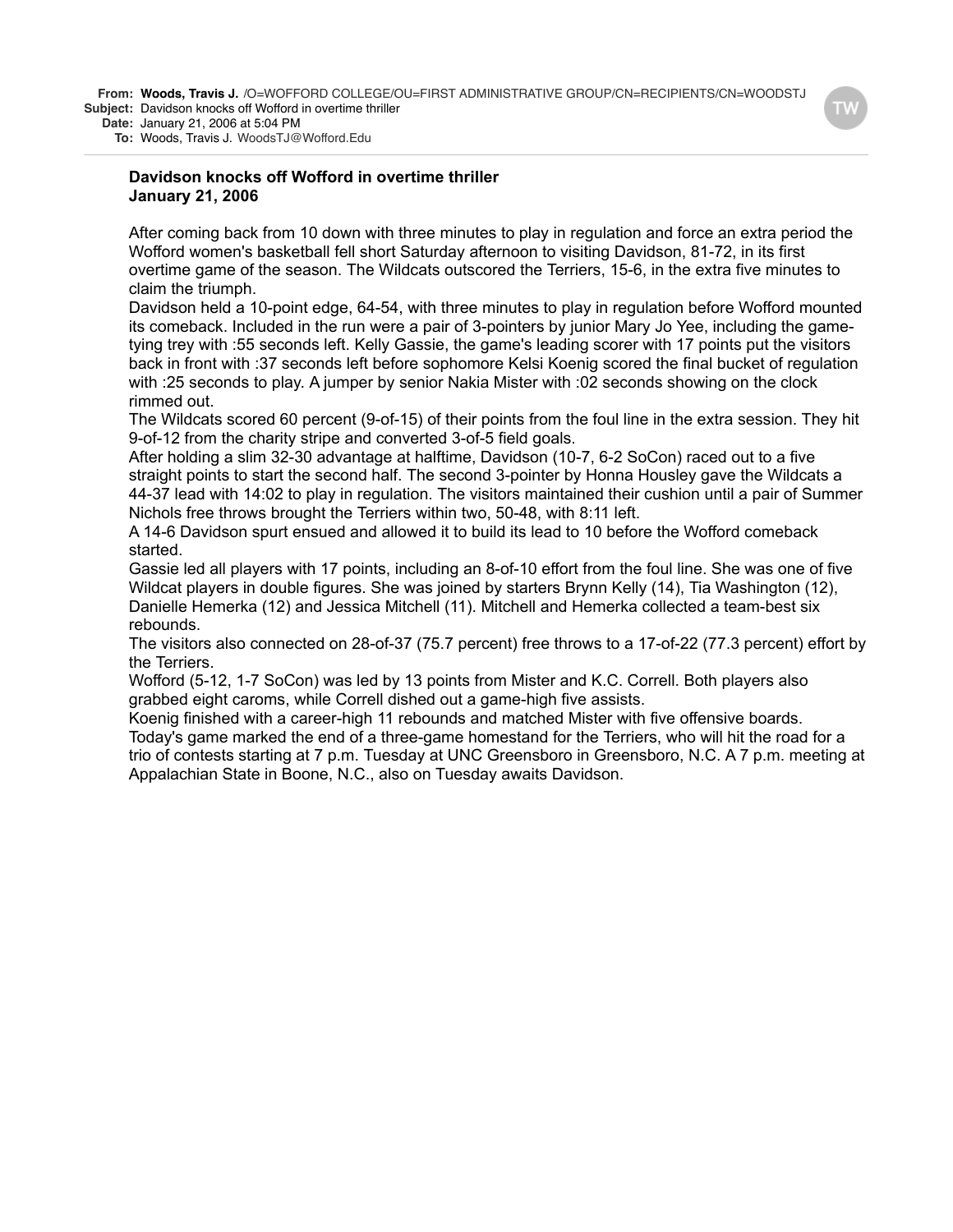**From: Woods, Travis J.** /O=WOFFORD COLLEGE/OU=FIRST ADMINISTRATIVE GROUP/CN=RECIPIENTS/CN=WOODSTJ<br> *@* 

**Subject:** Women's basketball defeats Lady Catamounts **Date:** January 28, 2006 at 10:43 PM

**To:** Woods, Travis J. WoodsTJ@Wofford.Edu

## **Women's basketball defeats Lady Catamounts January 28, 2006**

A strong first half helped spark the Wofford women's basketball team to a 69-64 road Southern Conference victory over Western Carolina Saturday afternoon in the Ramsey Center in Cullowhee, N.C. It marked the Terriers first win against the defending league champions since a 77-62 triumph at home Feb. 2, 2002.

With 38 points in the opening session, Wofford scored its most points in the first half since a 48-point start versus North Carolina A&T Nov. 26, 2005. The game began evenly with the teams trading baskets.

Following a Teshymia Tillman basket to tie it at 10-10 with 15:08 remaining, the Terriers pulled away with four-straight points to take a 14-10 lead on consecutive free throws from senior Nakia Mister. The two teams would continue to battle back and forth with neither squad taking more than a three-point cushion until junior Mary Jo Yee converted a layup to give Wofford (6-13, 2-8 SoCon) a 24-19 advantage with 7:02 left.

The Lady Catamounts battled back on the strength of a 9-2 run to take a 28-26 lead with 4:51 left to play in the half.

Freshman Summer Nichols converted a layup with 2:06 showing on the clock as the Terriers climbed back into the contest and took a 34-30 lead forcing Western Carolina to call a timeout. Nichols would hit another layup and add a pair of free throws before the half ended to give Wofford a 38-35 margin at the break.

A 7-0 Terrier spurt opened the second half as Wofford built its largest lead at 10, 45-35, with 17:41 to play. Yee scored the first four points of the second stanza.

WCU would then close the gap to three, 45-42, with a 7-0 run of its own as Monique Dawson tallied all seven points. The Lady Catamounts would cut the lead to two, 47-45, on a free throw from Teyawna Hardy with 12:08 remaining. The Terriers responded with an 8-3 streak, capped by a Yee 3-pointer, to push their lead back out to eight, 56-48, with 8:54 to play.

After Western Carolina (3-16, 3-7 SoCon) cut the lead again to three, 59-56, with 6:29 showing on the clock, Yee hit another 3-pointer to give Wofford a six-point cushion at 62-56.

Dawson again tossed home a pair from the charity stripe, but Yee answered again with her third trey of the contest as the Terriers built their final six-point lead, 68-62, with 2:31 to play. A Hardy bucket just under a minute cut the gap to four but a pair of Lady Catamount attempts under :10 seconds did not fall as Wofford held on for the victory.

Mister, Yee and sophomore Kelsi Koenig tallied 15 points apiece to pace the Terriers. Mister also grabbed a team-high eight rebounds, one more than junior K.C. Correll who was making her first start since at Sacramento State Dec. 20, 2005.

Miller finished with six points and her two steals gives her 44 on the season, breaking the Wofford single-season freshman Division I record of 43 held by Natalie Walsh in 2000-01.

A game-high 20 points and 11 rebounds by Dawson led WCU. Tillman poured in 16 points, while Chevon Keith added seven caroms off the bench.

Wofford shot 40.6 percent for the game, including a 47.1 percent effort in the opening 20 minutes, compared to a 32.4 percent outing for the hosts. Western Carolina was just 25.6 percent from the field in the second half.

The Terriers will next play at 5 p.m. Monday at Georgia Southern in Statesboro, Ga., before returning [home next Sa](http://www.wofford.edu/athletics)turday.



Insert a catchy tag line here

**Travis Woods Wofford College**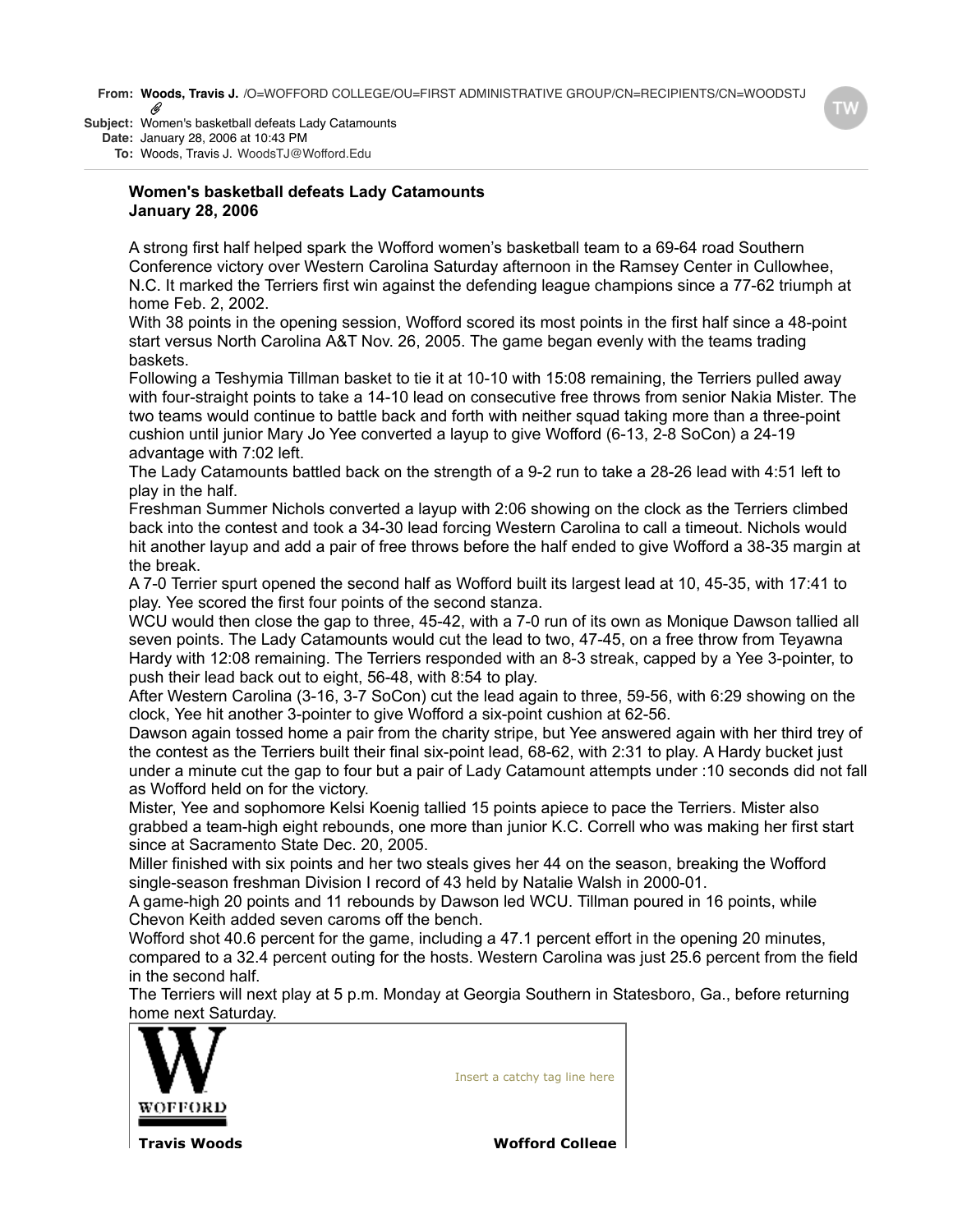#### **From: Woods, Travis J.** /O=WOFFORD COLLEGE/OU=FIRST ADMINISTRATIVE GROUP/CN=RECIPIENTS/CN=WOODSTJ D,

**Subject:** Cougars power past Terrier women's basketball

**Date:** February 4, 2006 at 4:19 PM

**To:** Andrew Ormand (E-mail) andrew@wgog.com, Andy Rhinehart (E-mail) andy.rhinehart@shj.com, Ann Green (E-mail) agreen@greenvillenews.com, Anthony Cox (E-mail) anthony.cox@foxcarolina.com, Associated Press (E-mail) apcolumbia@ap.org , Bob Mihalic (E-mail) bmihalic@hearst.com, Brett Honeycutt (E-mail) BHoneycu@charlotteobserver.com, Brian Hand (E-mail) bhand@socon.org, Bryan McGowan (E-mail) bmcgowan@socon.org, Burke Noel (E-mail) burke.noel@shj.com, Charlotte Observer (E-mail) obsports@charlotteobserver.com, contact@collegesportingnews.com (E-mail) contact@collegesportingnews.com, csnmedia@collegesportingnews.com (E-mail) csnmedia@collegesportingnews.com, CSTV (E-mail) pressreleases@cstv.com, Dan Armonaitis (E-mail) danarmonaitis@aol.com, Dan Bubany (E-mail) dan.bubany@foxcarolina.com, Doug Mittler (E-mail) doug.mittler@sportsticker.com, Dwayne Corn dcorn@spartanburg1400.com, easmith@usatoday.com (E-mail) easmith@usatoday.com, Emily Snow (E-mail) esnow@socon.org, everett german (E-mail) everett\_german@hotmail.com, Florence Morning News (E-mail) sports@florencenews.com, Geoff Hart (E-mail) gshart@hearst.com, Harry Pickett (E-mail) hpickett@charlotteobserver.com, Jerry Hines (E-mail) hinser@aol.com, Jim Fair (E-mail) jim.fair@shj.com, Jim McLaurin (home) jmjimmymac@aol.com, Jim McLaurin (work) jmclaurin@thestate.com, Jim Rice (E-mail) jrice@greenvillenews.com, Jim Seay (E-mail) infohold@juno.com, Joe Carter (E-mail) joe.carter@foxcarolina.com, John Mastro (E-mail) john.mastro@sportsticker.com, Johnson, Richard A. JohnsonRA@Wofford.Edu , Ken Griner (E-mail) kentongriner@cs.com, Line, Mark D. LineMD@Wofford.Edu, Lou Monaco (E-mail) lou.monaco@sportsticker.com, Malcolm DeWitt (E-mail) mdewitt@postandcourier.com, Mandi Copeland (E-mail) mcopeland@socon.org, Mark Hauser (E-mail) mhgbraves@aol.com, Matt Fulmer (E-mail) mfulmer@spartanburg1400.com, Matt Smith (E-Mail) msmith@spartanburg1400.com, Michael Burns (E-mail) mdburns@greenvillenews.com, Mike Giordano (E-mail) mgiordano@hearst.com, Mike McCombs (E-mail) mike.mccombs@shj.com, Nick Foster (E-mail) nick.foster@shj.com, Orangeburg Times and Democrat (E-mail) sports@timesanddemocrat.com, Pat Obley pobley@thestate.com , Pete Iacobelli (E-mail) piacobelli@ap.org, Pete Yanity (E-mail) pyanity@wspa.com, Phil Kornblut (E-mail) philtalk@aol.com, Stone, R. Phillip StoneRP@Wofford.Edu, Post and Courier (E-mail) sportsdesk@postandcourier.com, ralph wallace (E-mail) ralph.wallace@collegesportingnews.com, Rob Landreth (E-mail) avsfan2002@msn.com, Ron Wagner (E-mail) sports@hendersonvillenews.com, Rudy Jones (E-mail) rjones@greenvillenews.com, sports@andersonsc.com (E-mail) sports@andersonsc.com, sports@greenvillenews.com (E-mail) sports@greenvillenews.com, sports@shj.com (E-mail) sports@shj.com, SportsTicker (E-mail) newsroom@sportsticker.com, Steve Shutt (E-mail) shuttsj@wofford.edu, The State (E-mail) statesports@thestate.com, Henson, Thom M. HensonTM@Wofford.Edu, Todd Shanesy (E-mail) todd.shanesy@shj.com, Todd Summers (E-mail) tsummers@wspa.com, Tom Brown (E-mail) tbrown189\_@hotmail.com, Traci Tuohy (E-mail) traci.tuohy@sportsticker.com, Woods, Travis J. WoodsTJ@Wofford.Edu

# **Cougars power past Terrier women's basketball February 4, 2006**

The Wofford women's basketball team could not overcome a poor shooting afternoon in falling, 59-45, Saturday afternoon to College of Charleston in the Benjamin Johnson Arena in Spartanburg, S.C. The Terriers shot 16-of-60 (26.7 percent) from the field for its second lowest field goal percentage of the season and could not contain the Cougars' 24-of-56 (42.9 percent) effort, including a 55.6 percent (15 of-27) outing in the second half.

Following a Kate Dempsey layup to give Wofford a 9-8 lead with 11:12 to play in the opening session, College of Charleston (10-10, 7-5 SoCon) used a 15-0 run over the next seven minutes to take a 23-9 edge at the 4:13 mark. Erica Irick scored five points and Jade Hughes added four during the stretch. The Terriers then responded with an 8-2 spurt, including a pair of 3-pointers from Mary Jo Yee, to close within 25-17 at the half.

Wofford (6-15, 2-10 SoCon) then trimmed the lead to five, 27-22, on a Nakia Mister layup with 17:08 to play in the second half. Over the next 10:20, the Cougars widened their margin to as high as 14, 43-29, on the strength of eight points from Erika Smith. The Terriers then cut the deficit down to six, 45-39, on a 10-2 surge capped by a layup from K.C. Correll with just over five minutes remaining.

Over the final five minutes, Charleston outscored Wofford, 14-6 and held its highest lead at 16, 59-43, with 1:30 to play on a Marketta Talley 3-pointer.

Irick finished with 15 points to lead all players, while Smith chipped in with 14 off the bench. Hughes scored 11 and dished out a game-high five assists.

Sarah Moye grabbed a game-high tying nine rebounds, one more than Irick, as the Cougars held a 47- 34 advantage on the boards.

Leading the Terrier attack was 10 points from Mister, Yee and Kelsi Koenig, the team's three-leading scorers. Mister almost posted a double-double with a game-high tying nine caroms.

A 7 p.m. Tuesday home tilt versus Elon is next on the docket for Wofford, while College of Charleston [plays at 5 p.m](http://www.wofford.edu/athletics). Tuesday at Furman in Greenville, S.C.

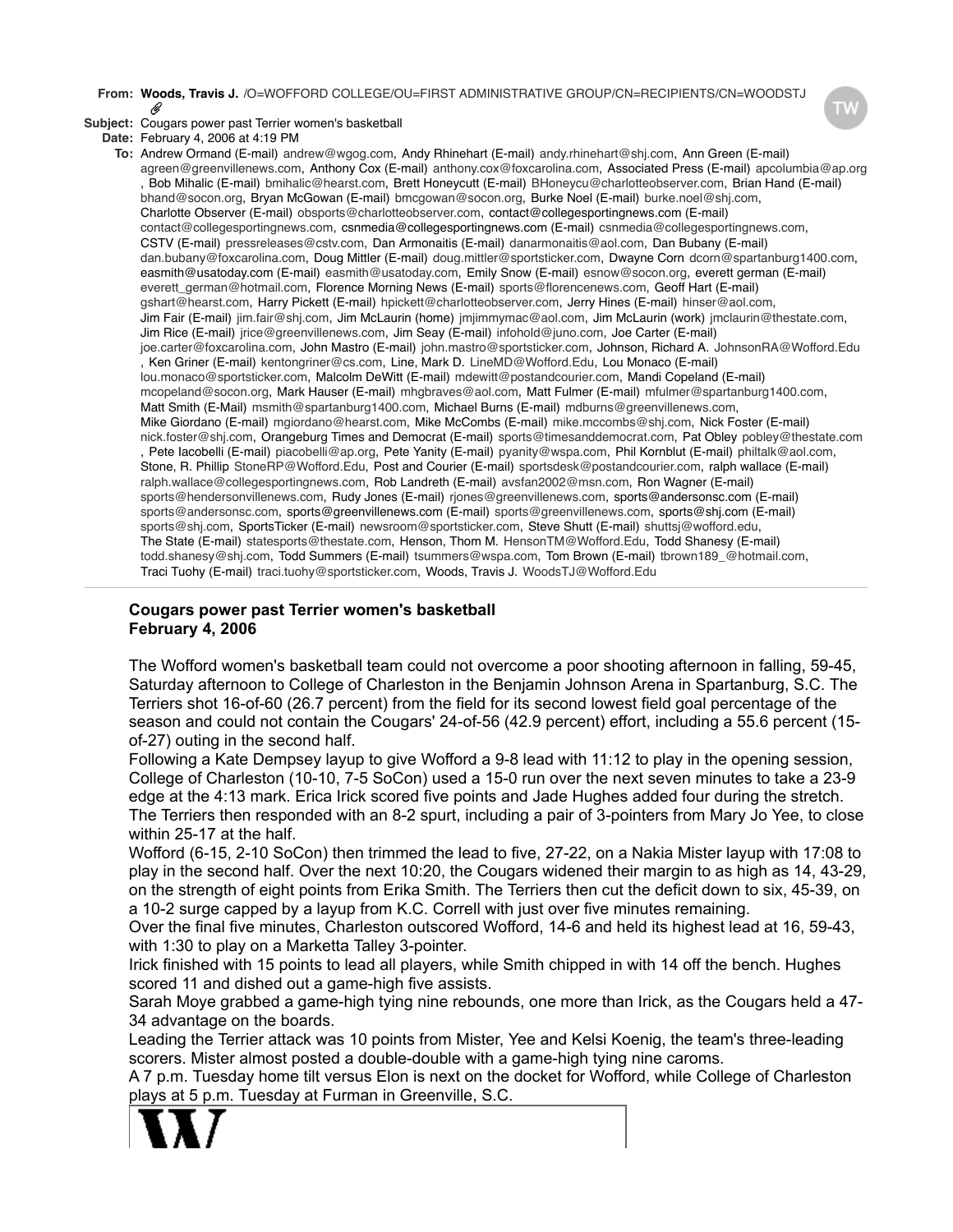

Insert a catchy tag line here

**Travis Woods** *Assistant Athletic Media Relations Director*

[WoodsTJ@Wofford.Edu](mailto:WoodsTJ@Wofford.Edu) [www.wofford.edu/athletics](http://www.wofford.edu/athletics)

*[Add me to your address book...](https://www.plaxo.com/add_me?u=587393&v0=1169197&k0=50622497) [Want a signature like this?](http://www.plaxo.com/signature)* 

#### **Wofford College** 429 N. Church St. [Spartanburg, SC 29303](http://maps.yahoo.com/py/maps.py?Pyt=Tmap&addr=429+N.+Church+St.&csz=Spartanburg,+SC++29303&country=us)

tel: fax: mobile: (864) 809-8899 (864) 597-4092 (864) 597-4129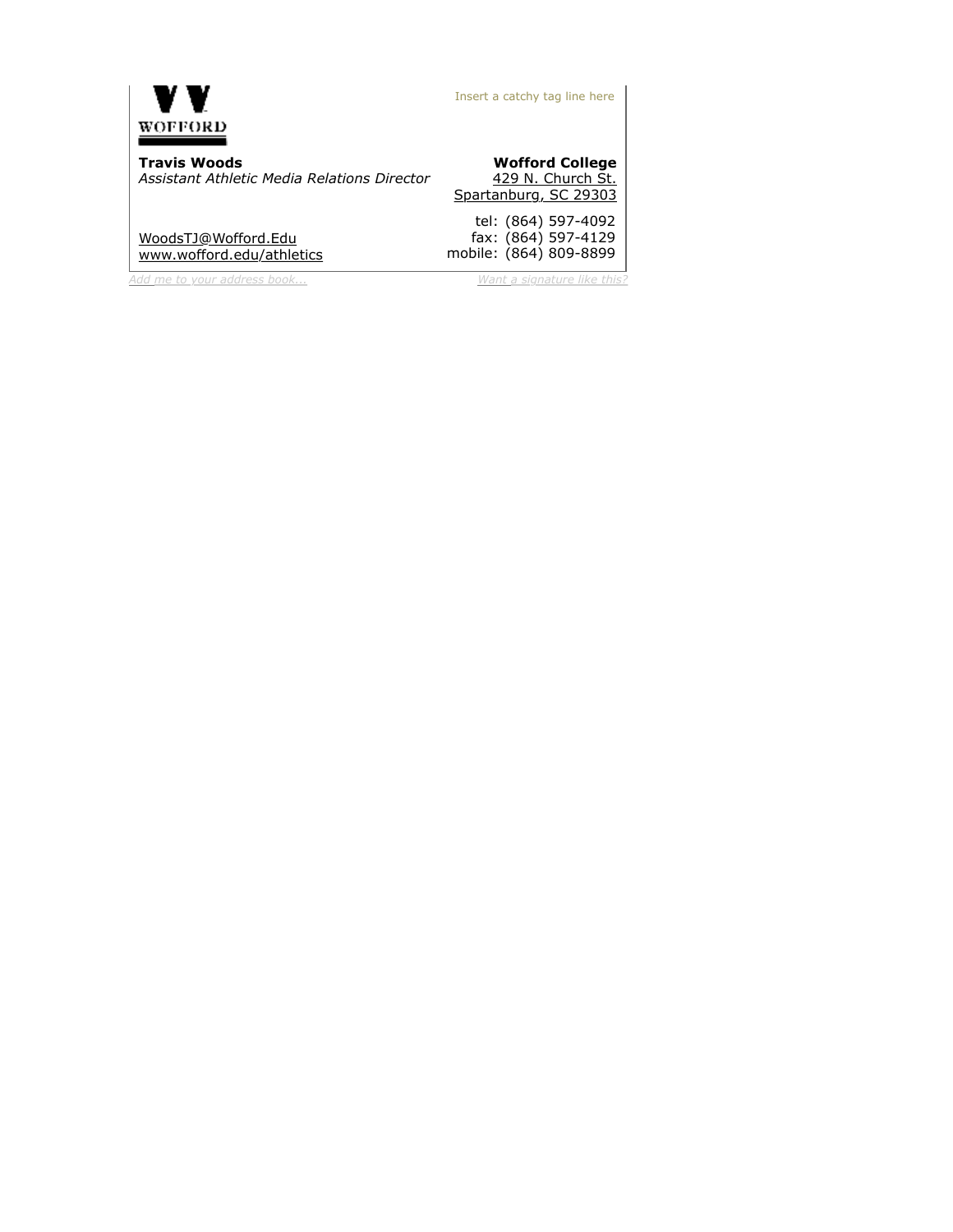**From: Woods, Travis J.** /O=WOFFORD COLLEGE/OU=FIRST ADMINISTRATIVE GROUP/CN=RECIPIENTS/CN=WOODSTJ D,

**Subject:** Mister keys Wofford comeback win over Elon **Date:** February 7, 2006 at 9:46 PM

**To:** Woods, Travis J. WoodsTJ@Wofford.Edu

# **Mister keys Wofford comeback win over Elon February 7, 2006**

Led by 16 points, including 13 in the second half, from senior Nakia Mister, the Wofford women's basketball team rallied for a 49-44 triumph against Elon Tuesday night in the Benjamin Johnson Arena in Spartanburg, S.C. Mister finished 7-of-10 from the field, including her first 3-pointer since at Davidson Feb. 15, 2003, as a freshman, for the game-high scoring honors. She also collected a gamehigh tying five rebounds and had the Terriers' lone block to go along with two steals on the defensive end.

Following a Nicole Allison bucket to give the Phoenix a 42-40 edge with 1:56 left, Mister scored her final basket to tie the game at 42-42 with 1:46 to play. The field goal, her fifth consecutive for the club since hitting the trey with 8:49 remaining, was part of a 21-7 Wofford run as the Terriers received four more points from junior Mary Jo Yee, which included a pair of free throws, to take the lead for good. Mister then assisted on Wofford's final points of the game, a layup by sophomore Kelsi Koenig with just over a second left.

Elon (10-12, 5-8 SoCon) held a slim 23-20 lead at the half on the strength of seven points from Katie Whidden. Following an Allison triple to give the visitors the largest margin by either squad at nine, 21- 12, with 8:53 to play in the stanza, neither team scored again until Koenig sank a pair of free throws with 3:27 to play. Her two points began an 8-2 Terrier run to close the opening period. Yee added four points, including another set of charity tosses, in the spurt.

The Southern Conference's leading scorer and rebounder Kitara McMoore made a pair of layups to keep the advantage at seven, 30-23, with 15:37 to play in the contest. The final seven-point edge by the Phoenix came on a Robyn Shipley jumper at the 13:21 mark and made the score 32-25.

In addition to Mister's 16 points, Wofford (7-15, 3-10 SoCon) received 12 points from junior Jenny Weurding on 6-of-7 shooting. She hit her first five field goal attempts. Yee finished with nine points, including a 5-of-6 from the foul line. Junior K.C. Correll tied Mister for game-high honors with five rebounds.

Freshman Liz Miller swiped a career-high tying six steals. The total also ties the Terrier Division I (1995-present) single-game record.

Pacing the Elon attack was McMoore with 10 points and five rebounds, well below her league-leading averages 14.5 ppg and 9.4 rpg. Whidden concluded the contest with seven points, all in the first half, and five caroms. Shipley hit a pair of treys to register eight points.

Wofford's three league wins are the most since the Terriers won nine during the 2001-02 campaign, while Wofford has now won back-to-back home games against the Phoenix following a 68-63 victory Jan. 2, 2005.

The Terriers will return to action at 3:30 p.m. Saturday at Furman in Greenville, S.C. The game will be broadcast live on CSS-TV, marking the first televised contest in program history.

[A 2 p.m. tilt Sa](http://www.wofford.edu/athletics)turday at College of Charleston awaits the Phoenix in Charleston, S.C.

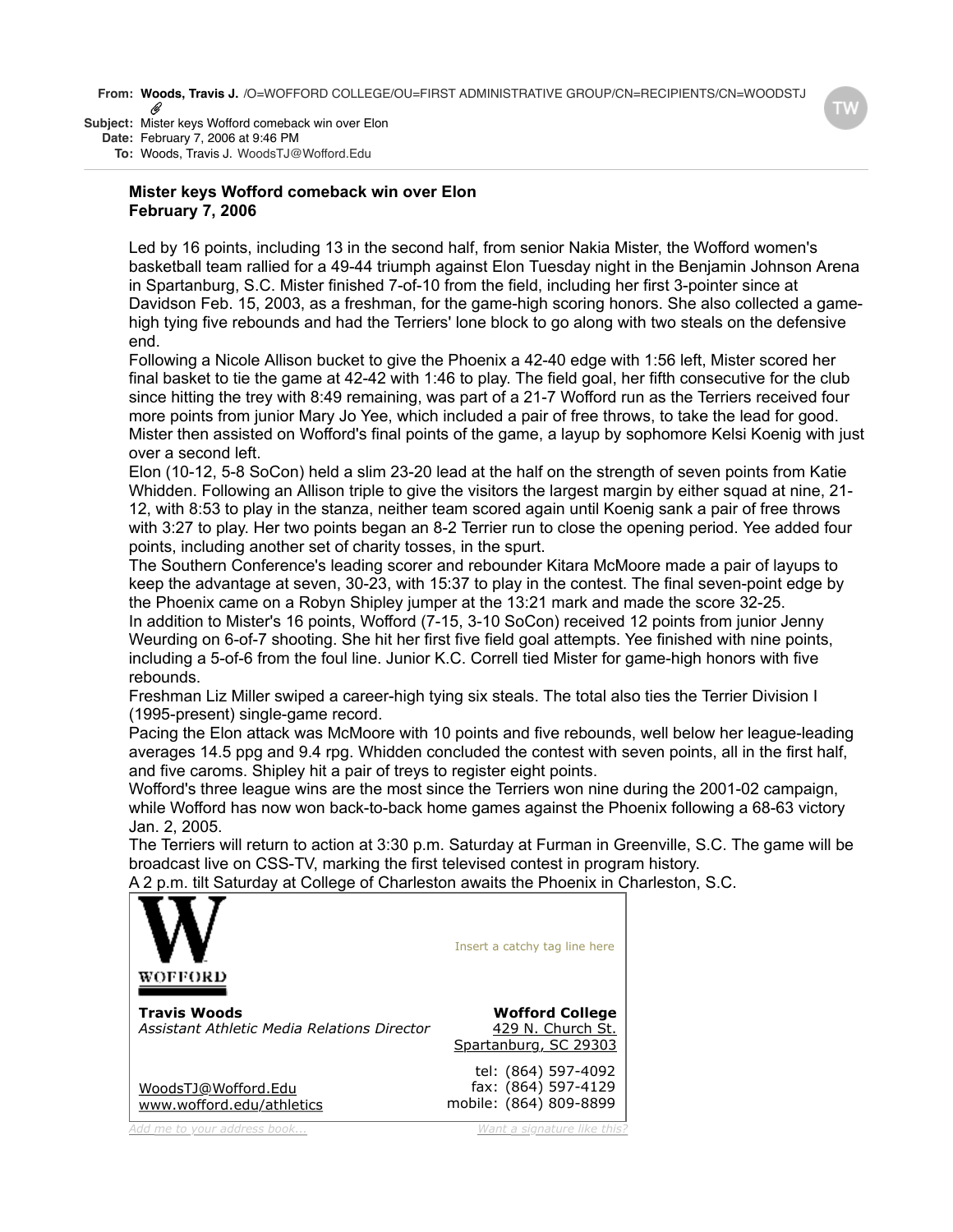**From: Woods, Travis J.** /O=WOFFORD COLLEGE/OU=FIRST ADMINISTRATIVE GROUP/CN=RECIPIENTS/CN=WOODSTJ

**Subject:** Three-pointers carry Furman past Wofford **Date:** February 11, 2006 at 7:18 PM **To:** Woods, Travis J. WoodsTJ@Wofford.Edu

# **Three-pointers carry Furman past Wofford February 11, 2006**

Furman used a strong shooting performance from behind the 3-point arc to hand Wofford a 69-53 loss in women's basketball action Saturday afternoon at Timmons Arena in Greenville, S.C. The Lady Paladins hit a school-record tying 11 treys on a school-record 24 attempts in a regionally televised contest on Comcast/Charter Sports Southeast (CSS), the first TV game in Terrier history. Tommi Paris began the flurry of triples with a conversion just nine seconds into the game, at 19:51. Wofford countered with a bucket by Mary Jo Yee to trail, 3-2, before Sarah Baker hit another 3-pointer to give Furman (9-15, 5-9 SoCon) a 6-2 edge. Yee then made her first of four 3-pointers to again bring the Terriers within one, 6-5, with 16:53 to play in the first half.

Melynda Gant then tallied 13 points in a 21-6 Lady Paladin run, which included five more Furman treys as the hosts opened up a 27-11 advantage with 8:11 remaining in the opening stanza. The Lady Paladin surge continued until they increased their lead to 26, 37-11, with 5:18 showing on the clock. Following a LaToya Strong bucket to end the streak, Wofford (7-16, 3-11 SoCon) closed the half on an 11-6 run of its own to trail 43-22 at the break. Susanna Paul registered four points, including a pair of free throws, and Yee made another 3-pointer for the Terriers.

Wofford opened the second half with greater defensive intensity and received back-to-back layups from Nakia Mister to force Furman to call timeout just a minute-and-a-half into the second stanza. Yee would knock down another triple as the Terriers trimmed the lead to 16, 45-29, with 17:18 to play.

The Lady Paladins would not waver, however, as consecutive 3-pointers from Gant and Sarah Baker pushed the margin back out to 23, 56-33, at the 13:44 mark. A 7-3 Terrier run, including five points from Summer Nichols, cut the deficit back to 19, 59-40, with 10:06 remaining.

The largest Furman lead after that would be 20, on a pair of Melissa Liebschwager charity tosses, to stretch it to 69-49 at 3:34. Wofford scored the final four points in the game.

Gant led all players with 18 points on 7-of-12 from the field, including 4-of-7 from 3-point land, while grabbing a game-high seven rebounds. Baker and Chrissy Phelps added three triples apiece as they contributed 13 and 11 points, respectively. Liebschwager rounded out a quartet of Lady Paladins with 10 points, including a perfect 6-of-6 from the foul line.

Jessica Lange and Katie Johnson each tallied four blocks, as Furman held an 11-0 edge on blocked shots.

Nichols paced the Terriers with 15 points, tying her career high set in the season opener Nov. 18, 2005, versus Montreat. She also collected a team-best five boards. Yee finished with 14 points, including 4 of-6 on 3-pointers.

Freshman Liz Miller led all players with five steals, giving her 11 in the last two games and 14 over the last three contests. Mister totalled four swipes to give her a career tally of 185, 14 shy of tying Ricaye Harris (2001-05) for the Wofford Division I record (1995-present).

The Terriers will next play at 7 p.m. Tuesday in Boone, N.C., versus Appalachian State. The Lady [Paladins retur](http://www.wofford.edu/athletics)n to action at regular-season league champion Chattanooga in a 7 p.m. Monday tip.

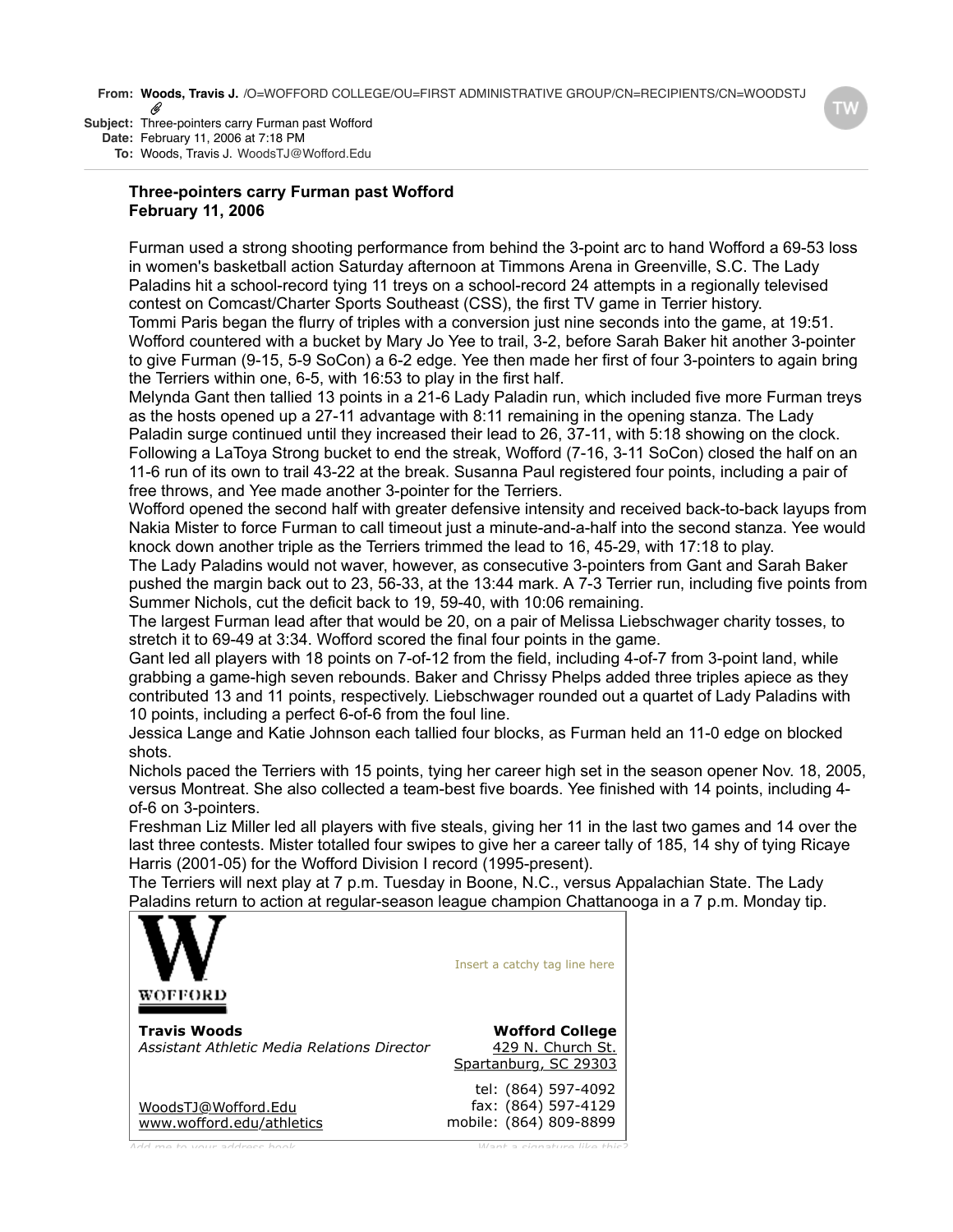**From: Woods, Travis J.** /O=WOFFORD COLLEGE/OU=FIRST ADMINISTRATIVE GROUP/CN=RECIPIENTS/CN=WOODSTJ<br> *W* 

**Subject:** Wofford women's basketball announces time change **Date:** February 13, 2006 at 4:10 PM

**To:** Woods, Travis J. WoodsTJ@Wofford.Edu

## **Wofford women's basketball announces time change February 13, 2006**

The Wofford women's basketball program has announced a time change to its upcoming regularseason finale Feb. 25.

The Terriers will host Southern Conference regular-season champion Chattanooga on that date starting at 5 p.m. The original time was slated for 4:30 p.m.

Because the contest will be the second half of a doubleheader and the men's game which precedes it will be broadcast on SC-ETV, the time change was necessary to allow the breakdown and removal of television equipment and to give the women's teams more time in pre-game warmups.

The Wofford men will tip at 2 p.m. against The Citadel on Senior Day for both Terrier squads.

[Wofford wome](http://www.wofford.edu/athletics)n's team will next play at 7 p.m. Tuesday in Boone, N.C., versus Appalachian State.

| WOFFORD                                                            | Insert a catchy tag line here                                        |
|--------------------------------------------------------------------|----------------------------------------------------------------------|
| <b>Travis Woods</b><br>Assistant Athletic Media Relations Director | <b>Wofford College</b><br>429 N. Church St.<br>Spartanburg, SC 29303 |
| WoodsTJ@Wofford.Edu<br>www.wofford.edu/athletics                   | tel: (864) 597-4092<br>fax: (864) 597-4129<br>mobile: (864) 809-8899 |
| Add me to vour address book                                        | Want a signature like this?                                          |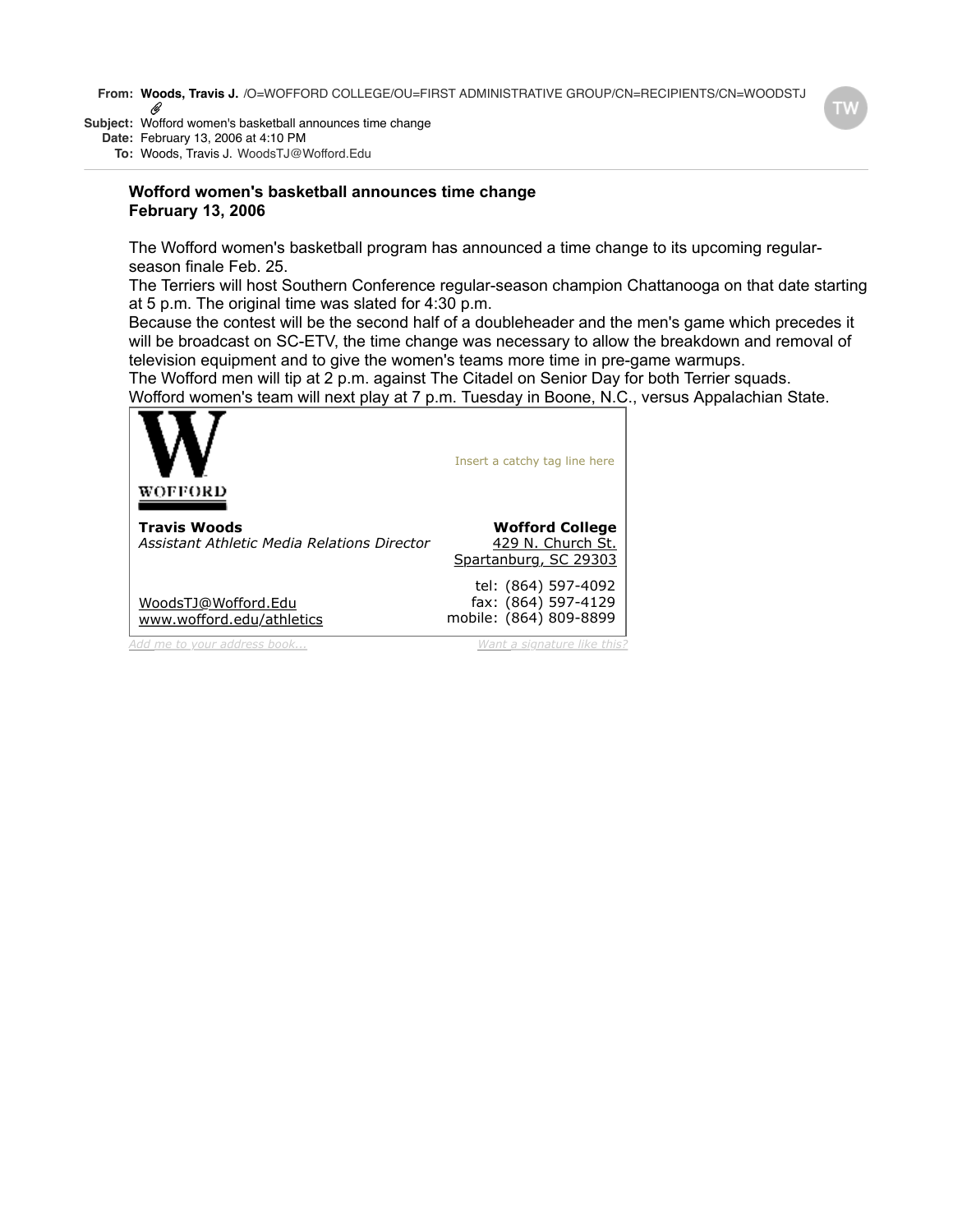**From: Woods, Travis J.** /O=WOFFORD COLLEGE/OU=FIRST ADMINISTRATIVE GROUP/CN=RECIPIENTS/CN=WOODSTJ O

**Subject:** First half propels UNC Greensboro over Wofford **Date:** February 21, 2006 at 9:28 PM **To:** Woods, Travis J. WoodsTJ@Wofford.Edu

### **First half propels UNC Greensboro over Wofford February 21, 2006**

UNC Greensboro built a 28-point halftime cushion and fought off an attempted Wofford comeback to claim a 67-55 victory Tuesday night in the Benjamin Johnson Arena in Spartanburg, S.C.

The Spartans held the Terriers to 22.7 percent from the field on 5-of-22 field goals in the opening session to take a 43-15 into the break. Back-to-back buckets by Meghan Chamberlain gave the visitors the early 4-0 lead it would never relinquish.

After Wofford received its first seven points from Mary Jo Yee, Summer Nichols brought the Terriers within one, 10-9, on a jumper with 14:09 remaining in the stanza. Her field goal would be the last points for Wofford until the 4:52 mark when Yee drained a pair of free throws. Over the 9:17 scoreless streak, UNCG took a commanding 33-11 advantage on 23 straight points. Six different Spartans tallied points during the surge.

Kelsi Koenig, the Terriers' leading scorer and rebounder who was returning to action after missing the last two games due to injury, also hit a pair of free throws and Susanna Paul added a layup before the half ended.

Wofford (7-19, 3-14 SoCon) used higher defensive intensity and pressure in the second half as an attempt to chip away at the deficit. A Jasmine Byrd free throw with 14:56 gave UNC Greensboro (15- 11, 11-6 SoCon) its largest edge at 30, 57-27 before the Terriers used a 19-4 run of their own over the next 10:15 to climb back into the game and trail by 15, 61-46.

Caroline Blair knocked down a set of charity tosses as the Spartans increased their lead back to 17, 65-48, with 1:47 left. Only another pair of free throws, this time by Kristen Boone, added to UNCG's score the remainder of the game as Wofford closed the outing on a 7-2 spurt capped by a Laura Depko layup with :01 remaining.

Byrd led the Spartans with 13 points, while Chamberlain and Blair each added 10. Irene Otamiri finished with a near double-double of nine points and eight rebounds.

UNC Greensboro shot 51.0 percent from the floor for the game on 26-of-51 field goals compared to a 36.4 percent effort on 20-of-55 by the Terriers.

Yee garnered game-high scoring honors with her 17 points, which included three 3-pointers. Paul added a season and team-best seven rebounds off the bench. Depko's six rebounds matches her career-best effort.

Jenny Weurding collected two blocked shots to raise her career tally to 167, two shy of the Wofford school-record 169 set by Lucy Hines (1997-2001). Nichols registered two blocks for a career high.

Nakia Mister is also approaching a school record. She is within seven of Ricaye Harris (2001-05) for the all-time mark in steals with 192, just shy of Harris' 199.

The Terriers close their regular season with a 5 p.m. Saturday home contest with seven-time SoCon regular-season champion Chattanooga. The game will be the second half of a Wofford basketball doubleheader and will follow the men's meeting with The Citadel at 2 p.m., which will be televised live on SC-ETV.

At halftime of the men's game, the Terriers will honor Mister, LaToya Strong and Becky Sasso on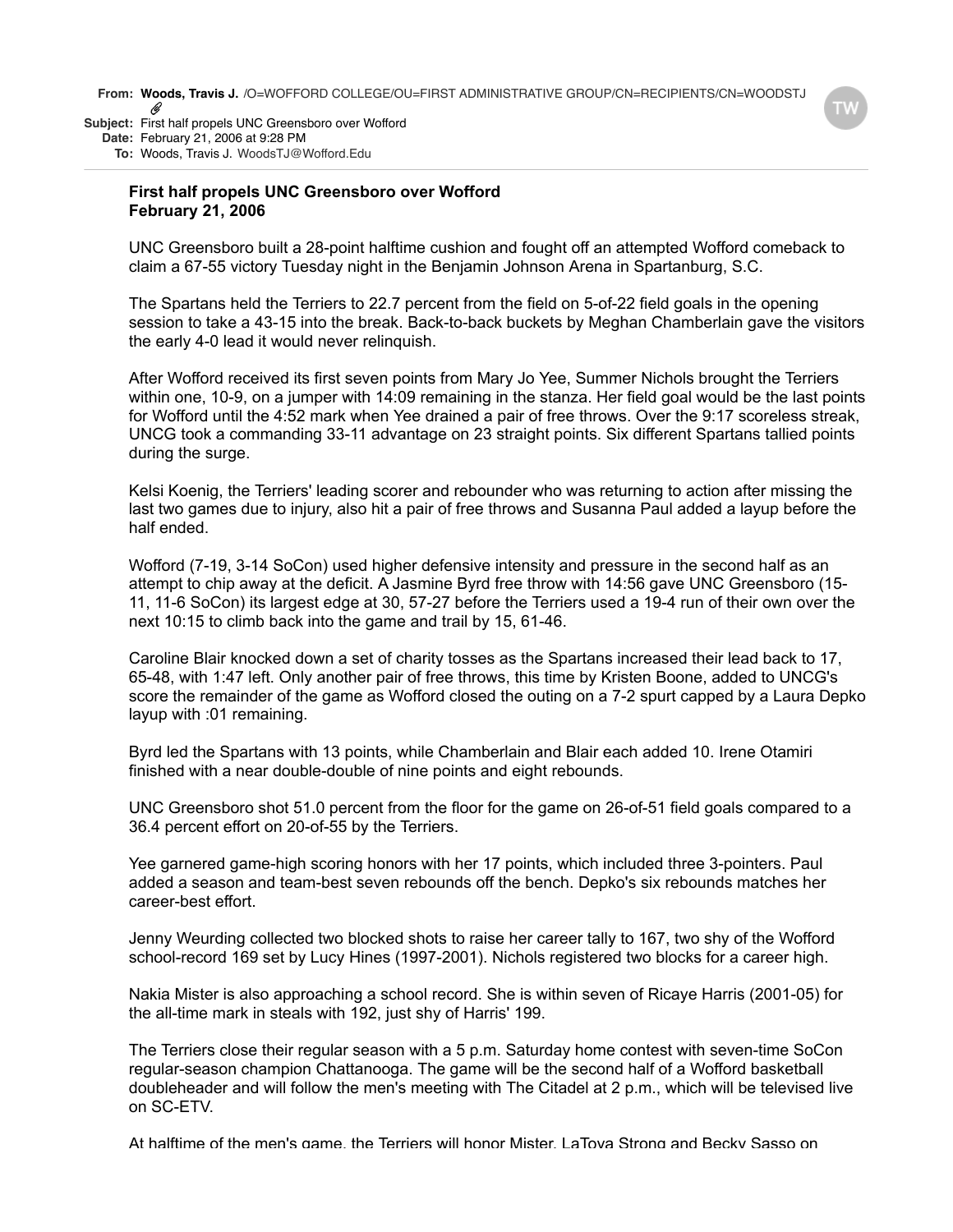At halftime of the men's game, the Terriers will honor Mister, LaToya Strong and Becky Sasso on Senior Day as the trio will be making their final appearance in the Benjamin Johnson Arena.

UNC Greensboro returns home to Fleming Gym for its final regular-season contest, a 2 p.m. tip [Saturday vers](http://www.wofford.edu/athletics)us Western Carolina.

| WOFFORD                                                            | Insert a catchy tag line here                                        |
|--------------------------------------------------------------------|----------------------------------------------------------------------|
| <b>Travis Woods</b><br>Assistant Athletic Media Relations Director | <b>Wofford College</b><br>429 N. Church St.<br>Spartanburg, SC 29303 |
| WoodsTJ@Wofford.Edu<br>www.wofford.edu/athletics                   | tel: (864) 597-4092<br>fax: (864) 597-4129<br>mobile: (864) 809-8899 |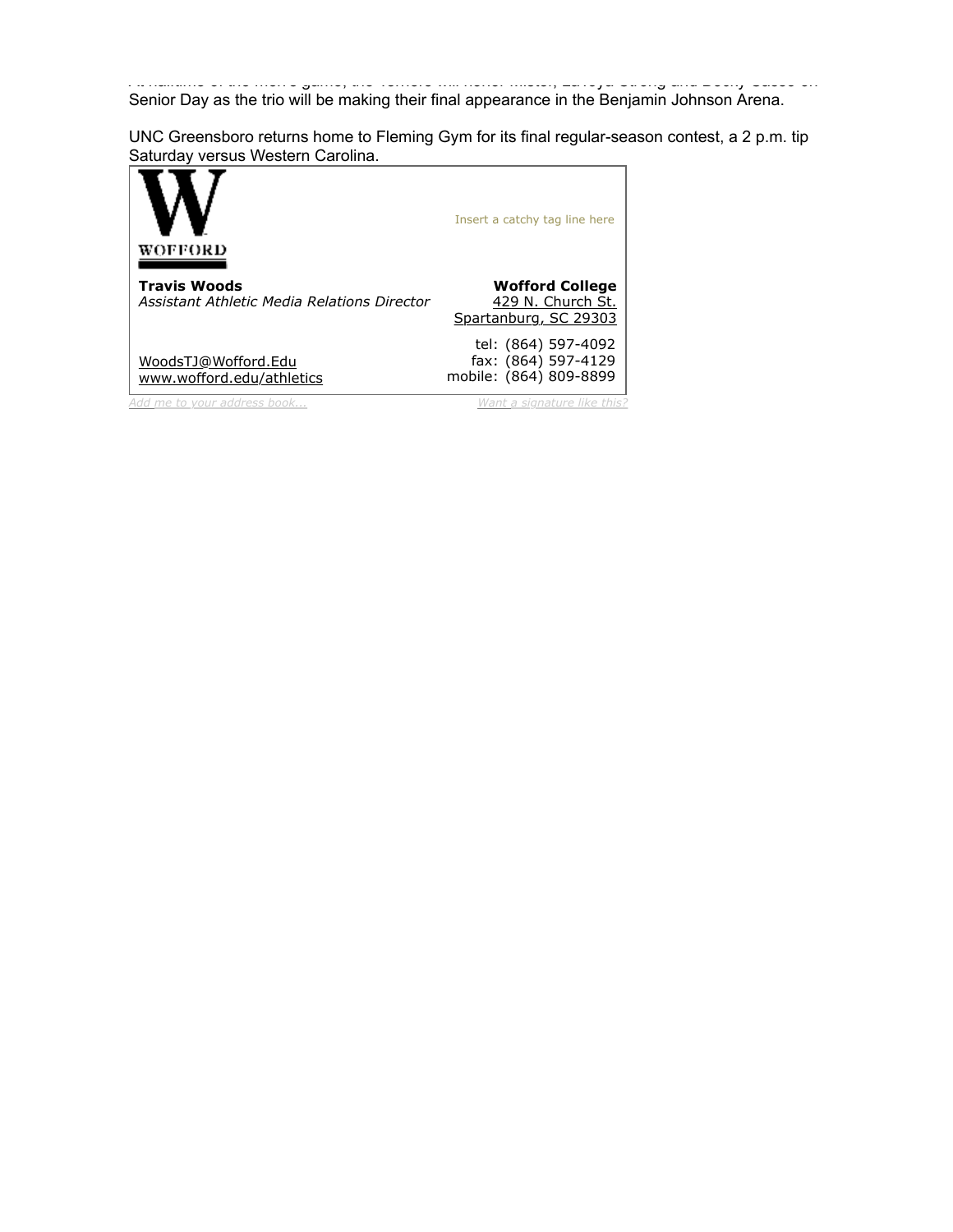**From: Woods, Travis J.** /O=WOFFORD COLLEGE/OU=FIRST ADMINISTRATIVE GROUP/CN=RECIPIENTS/CN=WOODSTJ O **Subject:** Terrier women's hoops finishes No. 1 nationally in steals per game

**Date:** April 5, 2006 at 12:14 PM

**To:** Woods, Travis J. WoodsTJ@Wofford.Edu

### **Terrier women's hoops finishes No. 1 nationally in steals per game April 5, 2006**

The Wofford women's basketball team finished the 2005-06 campaign as the nation's top program with a 13.8 steals per game average. The Terriers' No. 1 ranking includes all games through the NCAA championship Tuesday night, regular and post season.

Wofford edged Final Four participant North Carolina, who placed second with a 13.1 average. In the two teams' meeting this season, Dec. 8, 2005, the Terriers held a 15-to-13 steal advantage against the Tar Heels.

On the season, Wofford tallied 387 steals, the third-highest total among the 324 Division I schools. The only schools ahead of the Terriers were North Carolina (457) and NCAA runner-up Duke (411).

Freshman Liz Miller paced the team on the season with 74 steals, a school single-season Division I (1995-present) record. She also registered six steals twice, against Georgia Southern Jan. 2, 2006, and vs. Elon Feb. 7, 2006, to tie the Wofford Division I single-game mark.

Her 2.64 per-game average tied for the fourth most among all freshmen across the country.

The Terriers also held a 387-to-359 edge over their opponents during the 28-game campaign.

Final Top-30 Schools Steals Per Game

Rank--School--Total (avg.) 1--Wofford--387 (13.8) 2--North Carolina--457 (13.1) 3--Appalachian State--359 (12.8) 4--Fairleigh Dickinson--353 (12.6) 5--Cal Poly--335 (12.4) 6--Middle Tennessee State--369 (11.9) T7--Duke--411 (11.7) T7--Howard--339 (11.7) T9--Delaware State--348 (11.6) T9--Georgia--371 (11.6) T9--Davidson--336 (11.6) T12--Northwestern State--311 (11.5) T12--Sacred Heart--356 (11.5) T12--Miami (Fla.)--344 (11.5) T15--Illinois-Chicago--340 (11.3) T15--Jackson State--350 (11.3) T15--Brown--315 (11.3) 18--Kent State--335 (11.2) T19--Mississippi--334 (11.1) T19--Portland State--311 (11.1) T21--Texas A&M--353 (11.0) T21--Norfolk State--308 (11.0) T21--Rhode Island--308 (11.0) T21--UNC Greensboro--329 (11.0) T21--South Carolina State--307 (11.0) T26--UW-Green Bay--328 (10.9)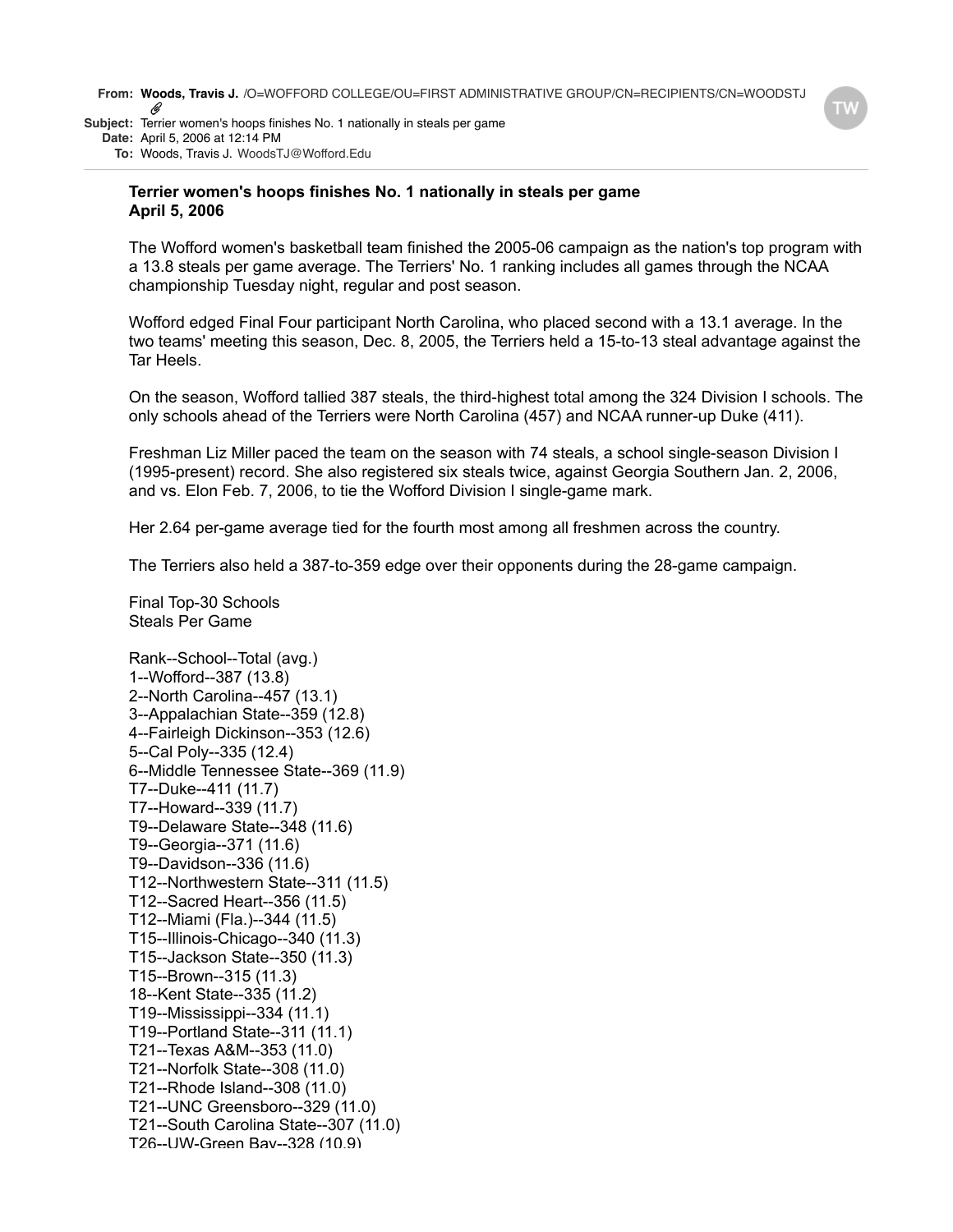T26--UW-Green Bay--328 (10.9) T26--Coastal Carolina--304 (10.9) T28--LSU--379 (10.8) T28--Louisiana Tech--336 (10.8) T28--Delaware--325 (10.8) T28--Nevada--325 (10.8)

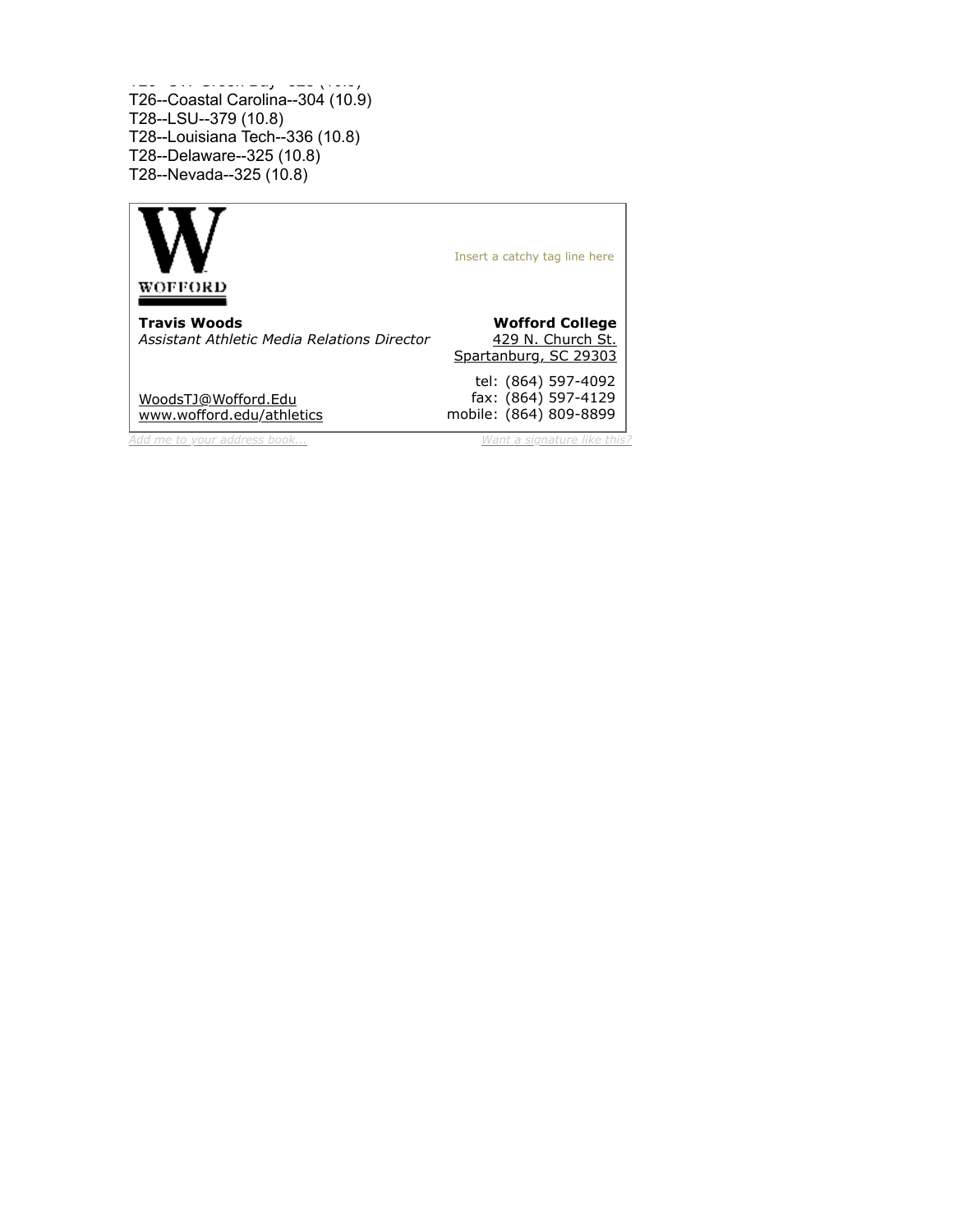**Subject:** Farmer welcomes trio for 2006-07 **Date:** May 16, 2006 at 11:05 AM **To:**

## **Farmer welcomes trio for 2006-07 May 16, 2006**

Wofford head women's basketball coach Edgar I. Farmer Jr., on the heels of the program's most successful season in nearly five years, has announced the addition of three out-of-state players to his roster for the upcoming 2006-07 campaign. Joining the Terrier roster will be Kelly Dwyer (Oviedo, Fla.), Natalie Gramblin (Upper Marlboro, Md.) and Kathlyn Varno (Wilmington, N.C.).

"They are just three great pieces to the puzzle we are putting together here at Wofford," said Farmer. "Overall, we are very excited about this class and cannot wait until they mesh with the other players on this year's team. The past two years have been incredible classes, which already adds to what we feel like is a dynamic basketball team.

"Dwyer hails from two quality programs, both at the high school and AAU levels.

"Gramblin may be small in stature, but she has a huge heart. She hails from a top-10 national program and that is a testament to how far we have come in broadening our nation-wide profile.

"Varno can really run the floor. She really started to develop at our camp last summer. We are excited about having someone who has actually been on campus, which shows what a great job our staff is doing."

# **Kelly Dwyer · 5-10 · Oviedo, Fla. · Oviedo High School**

Nominated for the 2006 McDonald's All-American Game … attended the 2005 adidas Girls Top Ten All-American Camp … named the Gatorade Player of the Year and former Gatorade Rookie of the Year … a 2004-05 and 2005-06 6-A all-state honorable mention selection … named first-team all-conference … selected as a Beef O'Brady's Player of the Month … earned a spot on the OCP all-tournament team … garnered team MVP accolades … scored nine points in the 2006 Florida Athletic Coaches Association North-South Basketball All-Star Classic as a member of the North squad … tabbed as an All-Seminole County first-team selection … named fourth-team All-Central Florida in 2006 by the *Orlando Sentinel* … tallied a team-high 17 points in a January 2006 victory against Lyman High School … closed her career with an eight-point effort against Edgewater High School ... team finished her senior campaign with a 22-6 record … a four-year varsity starter … team made two trips to the Florida Final Four … a secondteam all-county pick in lacrosse her junior year … played AAU for seven years with DEBO … team was state champion two times … member of the Principal's List for a 4.25 GPA her first semester of her junior year … also a member of the Beta Club for two years … served as a coach for a youth basketball team

### **Natalie Gramblin · 5-3 · Upper Marlboro, Md. · Riverdale Baptist School**

Named Most Valuable Player at the 2006 National Association of Christian Athletes Girls Basketball Final Final in Dayton, Tenn. … school was crowned the national champion after a 72-68 victory against Notre Dame Academy (Fitchburg, Mass.) … title was the school's fourth overall … team finished the campaign with a 28-6 record … also earned a place on the all-tournament team … school was ranked No. 3 nationally in the final 2005 *USA Today* Girls' Basketball rankings following a 30-1 season … also garnered all-tournament honors in basketball and soccer by the Maryland Independent School Athletic League … served as a co-captain for both sports … a four-year honor roll student

# **Kathlyn Varno · 6-1 · Wilmington, N.C. · Hoggard High School**

Named to the all-area team as a junior after averaging 12 points, eight rebounds and six assists … also played volleyball … selected to the all-conference squad … named to the 2004 all-area team in volleyball … garnered several all-tournament accolades … earned co-team MVP honors … ranked third in school history with 24 kills in a match … school was the state 4-A runner-up her freshman year